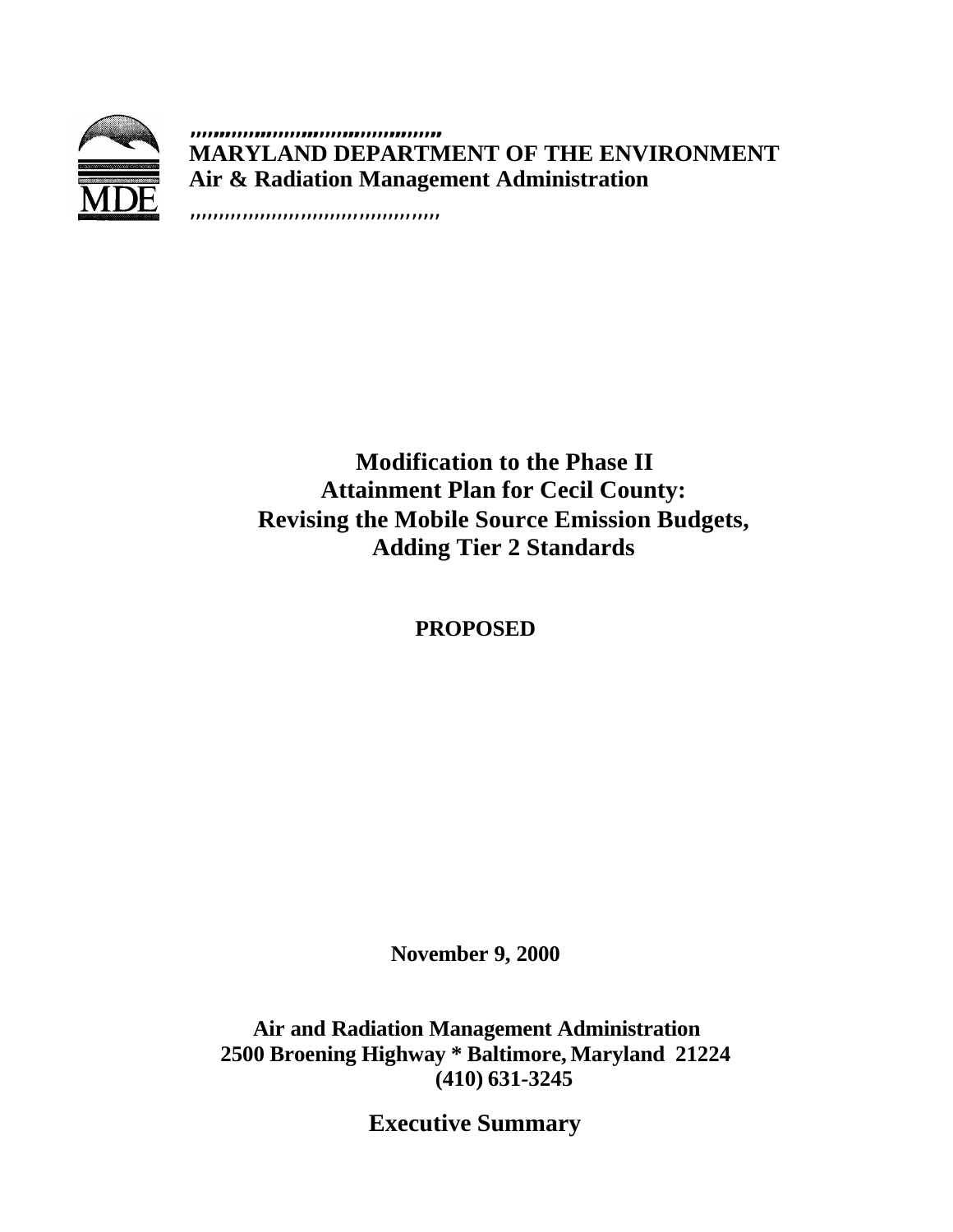Under the 1990 Clean Air Act Amendments, Cecil County, as part of the Philadelphia Consolidated Metropolitan Statistical Area (CMSA) was classified as a severe nonattainment area with respect to the National Ambient Air Quality Standard for ozone. The Clean Air Act requires that severe ozone nonattainment areas submit an attainment plan that includes a photochemical modeling demonstration that the area will comply with the federal ozone standard by 2005.

On April 28, 1998, Maryland submitted an attainment plan for the Baltimore Nonattainment Area and Cecil County entitled *Phase II Attainment Plan for the Baltimore Region and Cecil County* (Phase II Attainment Plan). This plan included local and regional modeling and weight of evidence demonstrations that these areas would be likely to achieve compliance with the federal ozone standard if pollution transported from areas outside these nonattainment areas was reduced.

The control measures contained in the Phase II Attainment Plan as modified through December 3, 1999 include: Enhanced Inspection/Maintenance (Enhanced I/M) program, Tier 1 vehicle emissions standards, Reformulated gasoline Phase I and II, Stage II vapor recovery, Open burning ban, Surface cleaning/degreasing controls, Reformulated Architectural coatings, Reformulated Consumer products, Auto refinishing controls, Nonroad diesel engine emission standards, Nonroad gasoline engine emission standards, Marine engine emission standards, Railroad locomotive emission standards, Stage I Vapor Recovery, Graphic art controls, Heavy Duty Diesel Engine emission standards, and the National Low Emission Vehicle Program. The NOx SIP Call regional NOx reduction program is in place in Maryland, however, Cecil County has no large NOx sources.

EPA proposed approval of the Phase II Attainment Plan on December 16, 1999. The SIP approval is contingent on the following conditions:

- 1. Maryland submits an adequate motor vehicle emissions budget including Tier 2 vehicle standards by December 31, 2000.
- 2. Maryland reaffirms the intent of its existing enforceable commitment to adopt additional control measures as needed to attain the national ambient air quality standard (NAAQS). The EPA has determined that the Philadelphia Nonattainment Area will need additional emissions reductions to ensure attainment of the ozone NAAQS. The additional reduction requirement are equal to 4.5% of the VOC emissions and 0.3% of the NOx emissions of the 1990 base year inventory for Cecil County.
- 3. Maryland adopts and submits a rule(s) for the regional NOx reductions consistent with the modeling demonstration, i.e. the NOx SIP Call.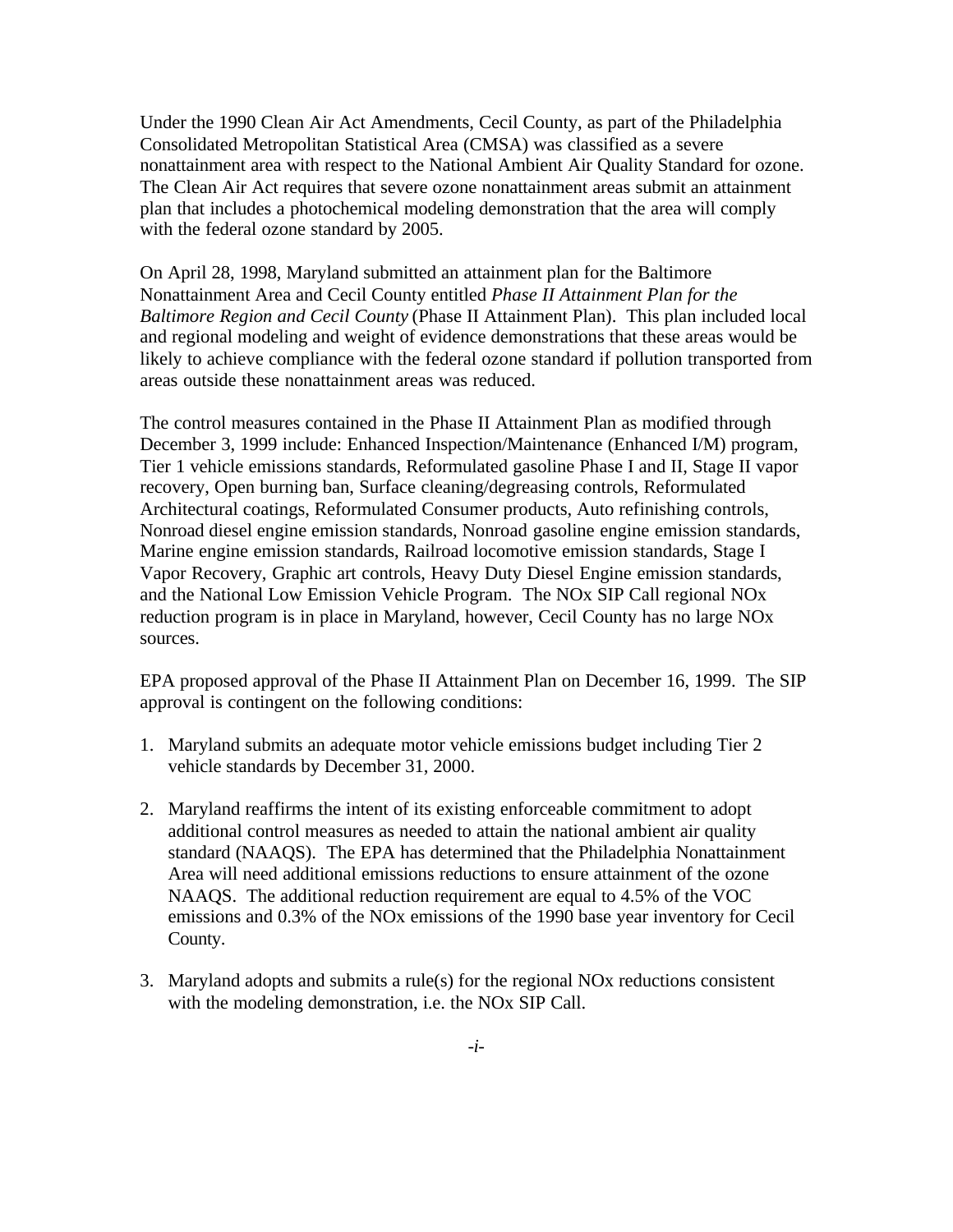- *4.* Maryland adopts and submits an enforceable commitment, or reaffirmation of existing enforceable commitment to do the following:
	- a. By 10/31/01 submit measures that achieve the additional emission reductions as required, including a revised motor vehicle emissions budget if additional measures affect the motor vehicle emission inventory.
	- b. Revise the SIP and motor vehicle emissions budget using MOBILE6 within one (1) year after it is issued.
	- c. Perform a mid-course review by 12/31/03. A midcourse review of progress toward attainment will be performed in 2003 after the end of the ozone season. The midcourse review will include an evaluation of trends in monitor data, local emissions, implementation of local emissions strategies, and plans to determine progress the region is making towards attainment of the one-hour ozone standard.

This SIP revision fulfills condition number one (1) above which involves modifying the mobile emissions budget due to the adoption of Tier 2 standards. This document also provides a commitment that the MDE (as referenced in December 24, 1999 and April 28, 1998 SIP documents) will continue to adopt additional control measures to ensure that NAAQS standards will be achieved by 2005. Measures that will reduce emissions by an amount equivalent to the identified shortfall will be adopted and submitted to the EPA no later than October 31, 2001. Maryland also commits to completing a mid-course review by 12/31/03 and submitting a revised SIP and motor vehicle emissions budget within one (1) year of the release of MOBILE6.

The purpose of this modification to the Phase II Attainment Plan is to revise the motor vehicle emission budgets to include reductions from Tier 2 Vehicle Standards. Motor vehicle emissions budgets must be established for the attainment year and reflect all control programs used in the attainment demonstration. Motor vehicle emission budgets must be adequate for the purpose of determining whether transportation plans and improvement programs conform to the Phase II Attainment Plan.

On December 21, 1999, the EPA announced new regulations affecting emissions standards for the production of new vehicles beginning in 2004, known as Tier 2 standards. The emissions reduction benefits of this Tier 2 program for the Maryland region will be significant. The new tailpipe standard applies to all classes of passenger vehicles (including Sport Utility Vehicles and light trucks) beginning in 2004. In effect, the rule forces SUV's (Sport Utility Vehicles) and light trucks to meet the same tailpipe emission standards as cars. The rule creates a more stringent emission standard for both. Simultaneously, the EPA announced lower sulfur in gasoline standards, as part of the new tailpipe standard, which are necessary to enable passenger vehicles to meet Tier 2 emission standards.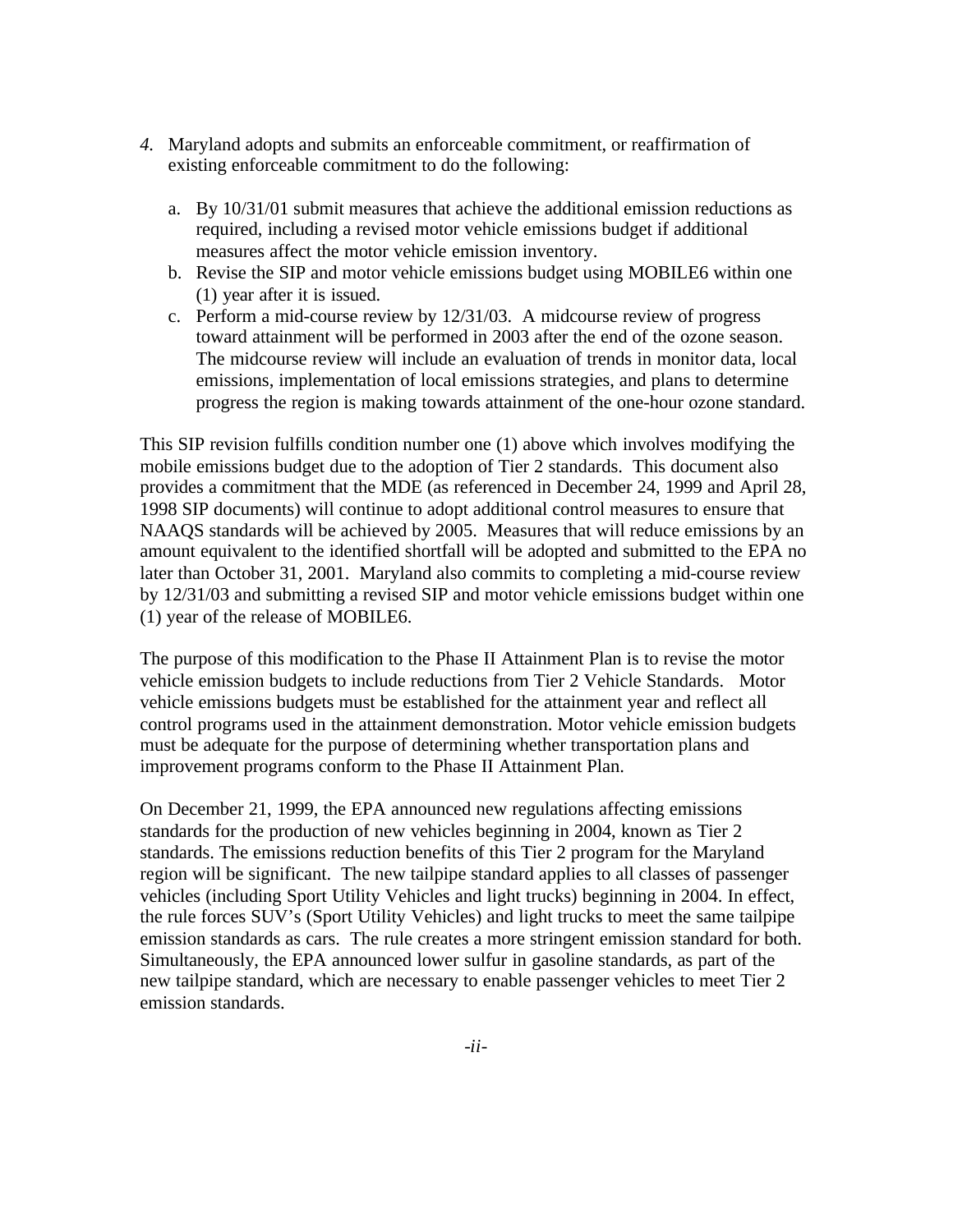This current SIP revision incorporates the new Tier 2 standards into the mobile source emission budgets for Cecil County. Using the criteria established in the federal transportation conformity rule at 40 CFR 93.118(e)(4) and federal guidance regarding motor vehicle emission budgets in attainment plans, the 2005 motor vehicle emission budgets for Cecil are 2.6 tons/day VOC and 5.6 tons/day NOx.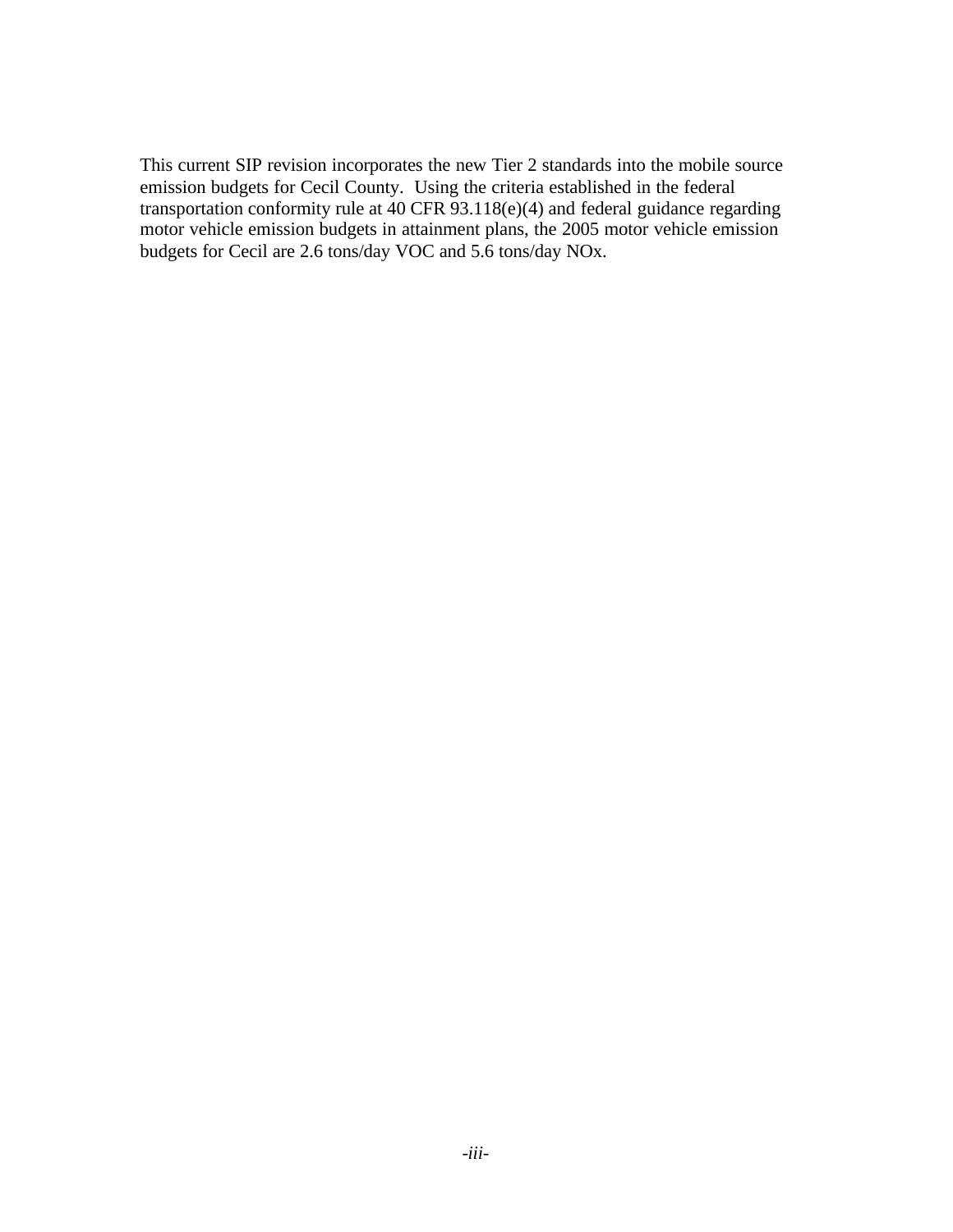# **TABLE OF CONTENTS**

| II. Motor Vehicle Emission Budgets For |                        |
|----------------------------------------|------------------------|
|                                        |                        |
|                                        | $\boldsymbol{\Lambda}$ |
|                                        |                        |
|                                        |                        |

| $A-7$ |
|-------|
|       |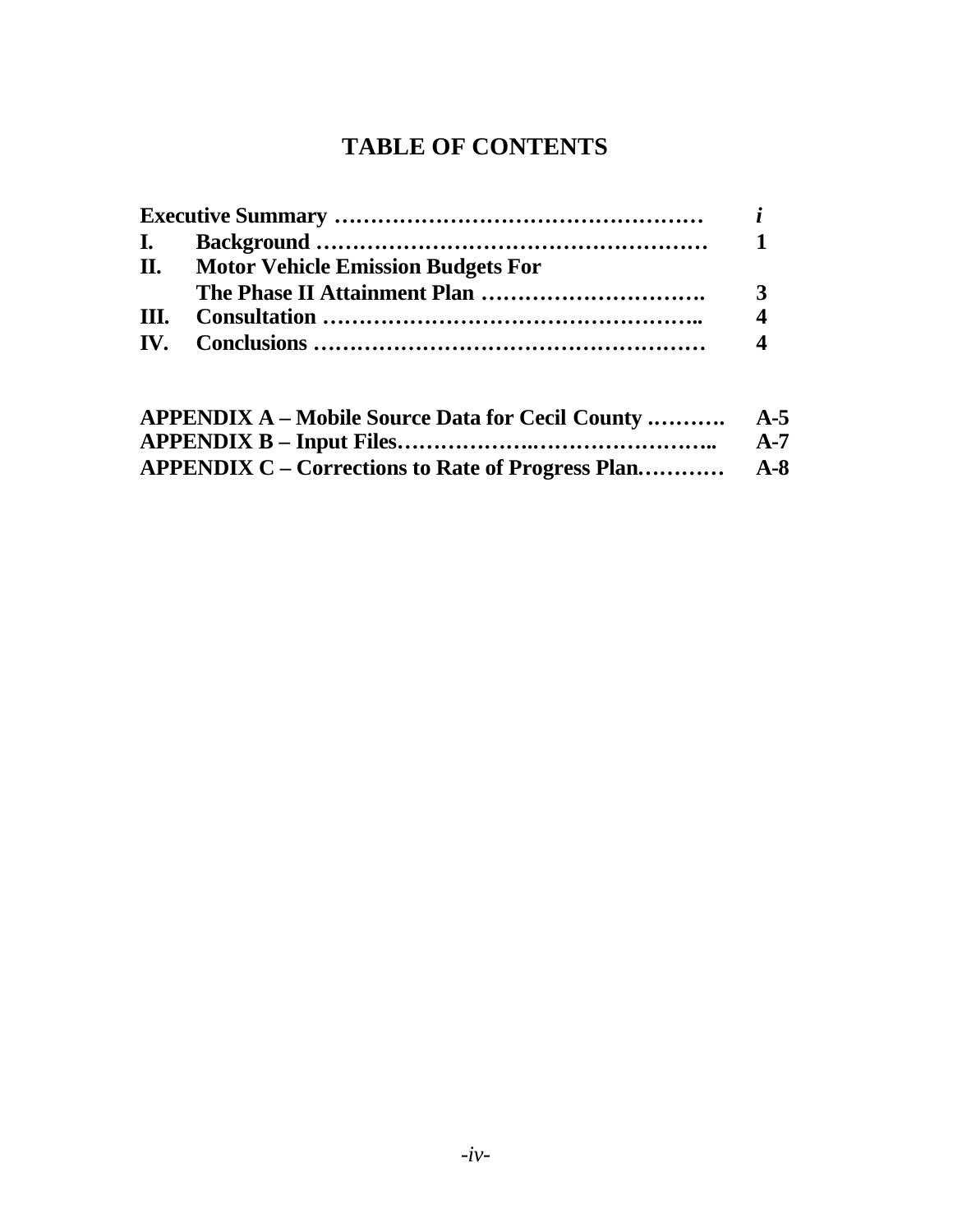# **Modification to the Phase II Attainment Plan for Cecil County: Revising the Mobile Source Emission Budgets, Adding Tier 2 Standards**

#### **I. Background**

#### **The Phase II Attainment Plan**

Under the 1990 Clean Air Act Amendments, Cecil County, as part of the Philadelphia Consolidated Metropolitan Statistical Area (CMSA) was classified as a severe nonattainment area with respect to the National Ambient Air Quality Standard for ozone. By November 1994, the Clean Air Act required that severe ozone nonattainment areas submit an attainment plan that included a photochemical modeling demonstration that the area would comply with the federal ozone standard by 2005. In a memorandum dated March 2, 1995, Mary Nichols, Assistant Administrator of the U. S. Environmental Protection Agency (EPA), provided an extended schedule for submitting attainment demonstrations in two phases for serious and severe ozone nonattainment areas. The extended schedule was contingent upon participation in the Ozone Transport Assessment Group and adoption of regional control measures such as the National Low Emission Vehicle (NLEV) Program and regional nitrogen oxides (NOx) reductions from utilities and other large NOx sources.

On April 28, 1998, Maryland submitted an attainment plan for the Baltimore Nonattainment Area and Cecil County entitled *Phase II Attainment Plan for the Baltimore Region and Cecil County*. This plan included local and regional modeling and weight of evidence demonstrations that these areas would be likely to achieve compliance with the federal ozone standard if pollution transported from areas outside these nonattainment areas was reduced. Maryland participated in the Ozone Transport Assessment Group (OTAG) process to identify a suite of regional strategies that would reduce transport across the eastern half of the United States. These regional measures, when combined with federal, state and local measures already included in the Phase II Attainment Plan are likely to result in achieving compliance with the ozone standard in 2005.

The control measures contained in the Phase II Attainment Plan submitted April 28, 1998 include: Enhanced Inspection/Maintenance (Enhanced I/M) program, Tier 1 vehicle emission standards, Reformulated gasoline Phase I and II, Stage II vapor recovery, Open burning ban, Surface cleaning/degreasing controls, Reformulated Architectural coatings, Reformulated Consumer products, Auto refinishing controls, Nonroad diesel engine emission standards, Nonroad gasoline engine emission standards, Marine engine emission standards, Railroad locomotive emission standards, Stage I Vapor Recovery, Graphic art controls, Heavy Duty Diesel Engine emission standards, and the National Low Emission Vehicle Program. On December 3, 1999 a modification to the Phase II Attainment Plan incorporating all the measures identified above that affect highway vehicle emissions into the mobile source emissions budget was submitted to the EPA.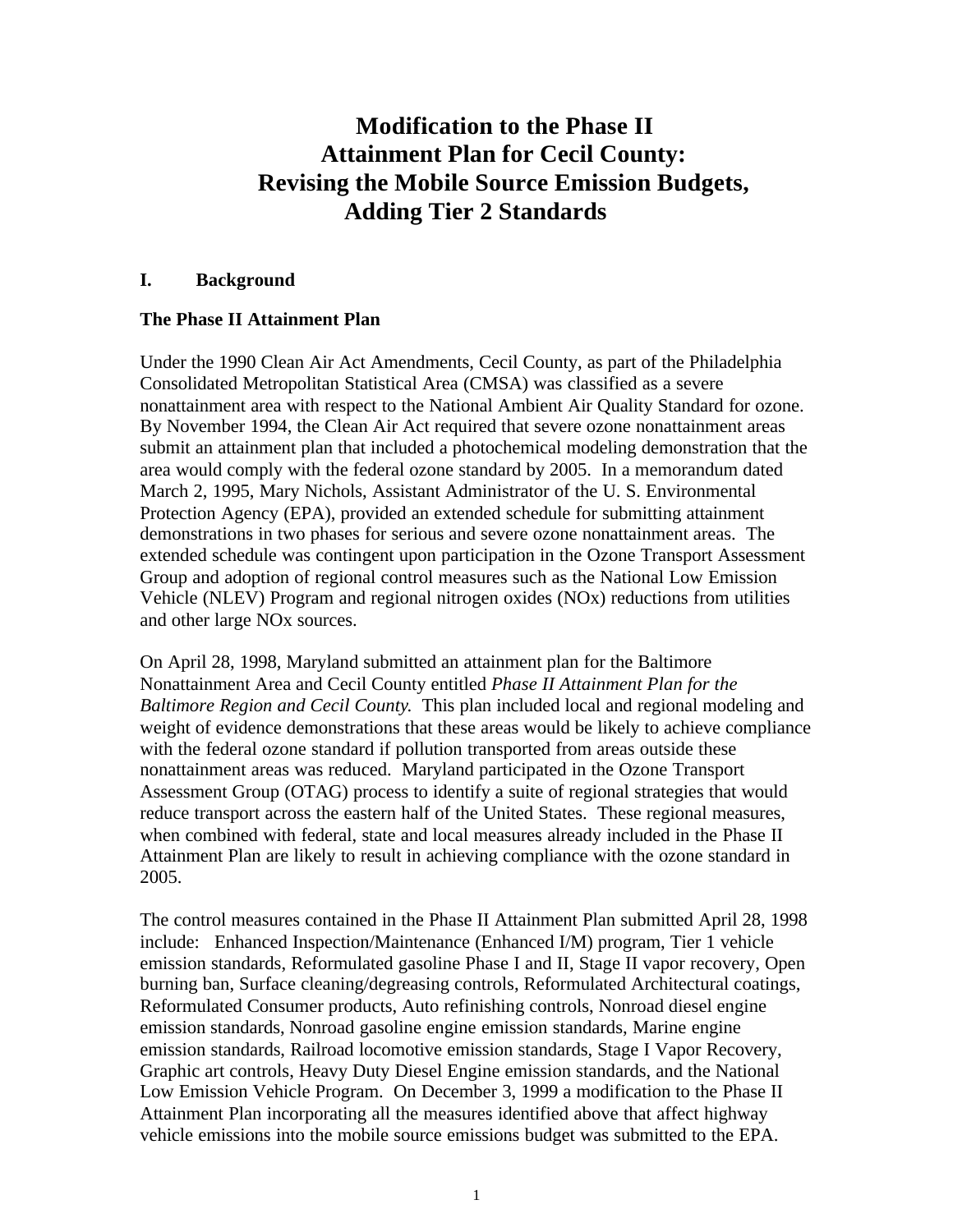The NOx SIP Call regional NOx reduction program is in place in Maryland, however, Cecil County has no large NOx sources.

#### **Attainment Plan Approved**

EPA proposed approval of the Phase II Attainment Plan on December 16, 1999. On June 23, 2000, the EPA determined that the mobile source emissions budget for Cecil County was adequate for use in the conformity process. The approval of the SIP is contingent on the following conditions:

- 1. Maryland submits an adequate motor vehicle emissions budget including Tier 2 vehicle standards by December 31, 2000.
- 2. Maryland reaffirms the intent of its existing enforceable commitment to adopt additional control measures as needed to attain the national ambient air quality standard (NAAQS). The EPA has determined that the Philadelphia Nonattainment Area will need additional emissions reductions to ensure attainment of the ozone NAAQS. The additional reduction requirements are equal to 4.5% of the VOC emissions and 0.3% of the NOx emissions of the 1990 base year inventory for Cecil County.
- 3. Maryland adopts and submits a rule(s) for the regional NOx reductions consistent with the modeling demonstration, i.e. the NOx SIP Call.
- 4. Maryland adopts and submits an enforceable commitment, or reaffirmation of existing enforceable commitment to do the following:
	- a. By 10/31/01 submit measures that achieve the additional emission reductions as required, including a revised motor vehicle emissions budget if additional measures affect the motor vehicle emission inventory.
	- b. Revise the SIP and motor vehicle emissions budget using MOBILE6 within one (1) year after it is issued.
	- c. Perform a mid-course review by 12/31/03. A midcourse review of progress toward attainment will be performed in 2003 after the end of the ozone season. The midcourse review will include an evaluation of trends in monitor data, local emissions, implementation of local emissions strategies, and plans to determine progress the region is making towards attainment of the one-hour ozone standard.

This SIP revision fulfills item number one (1) above, and makes commitments to fulfill the other conditions in the appropriate timeframe.

#### **Tier 2 Standards**

On December 21, 1999, federal regulations were announced tightening tailpipe emission standards for the third time. In the early 1980's, the Federal Motor Vehicle Control Program began with Tier 0 tailpipe standards. These standards reduced emissions by over 90% from pre-control levels. Implementation of Tier 1 tailpipe standards began with the model year 1994. This round of standards made substantial reductions in carbon monoxide and nitrogen oxides. As part of the EPA's program for cleaner vehicles,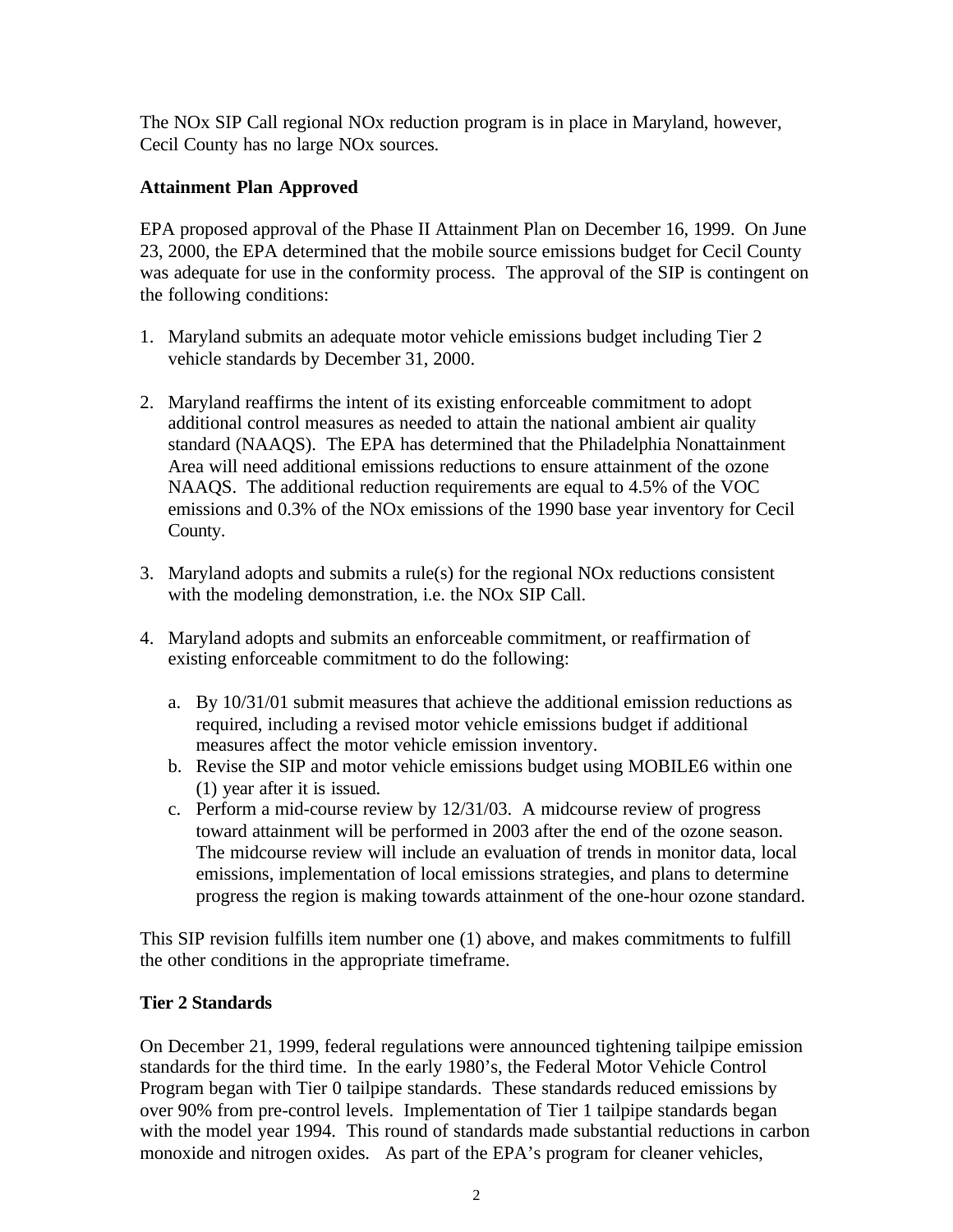cleaner gasoline, and more protective Tier 2 tailpipe emission standards, the EPA announced lower sulfur in gasoline standards. A lower sulfur content in gasoline is needed to enable passenger vehicles to meet the Tier 2 standards.

The benefits of this Tier 2 program for the Maryland region will be significant. The new tailpipe standard applies to all classes of passenger vehicles (including SUV's and light trucks) beginning in 2004. New sulfur in gasoline standards require refiners to place caps on sulfur in fuel. These refiners have a great deal of flexibility under the new standard system that allows them to phase the standard in and even use credits from refiners who reduce emissions early.

#### **II. Motor Vehicle Emission Budgets for the Phase II Attainment Plan**

In Cecil County, motor vehicle emission budgets established in the Phase II Attainment Plan are derived by projecting the level of onroad mobile source emissions for the appropriate milestone year or attainment year including the emission reductions from all mobile source control measures identified in the plan. The budgets in this modification were developed using this procedure and include the following control programs: the Federal Motor Vehicle Control Program, Tier 1 and 2; reformulated gasoline Phase I and II; enhanced inspection/maintenance program, NLEV program, and heavy duty diesel engine 2g standard (HDDE2g).

The motor vehicle emission budgets for Cecil County were prepared in conjunction with the Maryland Department of Transportation. The projected traffic volumes developed for Cecil County were based on the Upper Eastern Shore MINUTP transportation planning model. This model, developed by the Maryland State Highway Administration consists of Cecil, Kent and Queen Anne's Counties in Maryland and New Castle County in Delaware.

Land use inputs to the model were provided by the Wilmington Area Planning Council (WILMAPCO). The model was calibrated for the base year. The model develops traffic volumes through a four step process. Following a review of the model outputs, the outputs are input into a d-base program to produce network and trip ends data for use in the MOBILE5b model. Emission factors were developed using MOBILE5b, the EPA approved mobile emission model. The emission factors developed include the following controls: FMVCP, reformulated gasoline Phase I and II, enhanced I/M, Tier 1 and 2, NLEV, and HDDE2g and were based on 1999 vehicle fleet characteristics. Detailed analysis parameters can be found in Appendix A.

Since the application of Tier 2 standards only affects the 2005 budget, only this budget will be modified. The explicit motor vehicle emission budgets for Cecil County for 2005 are 2.6 tons/day VOC and 5.6 tons/day NOx.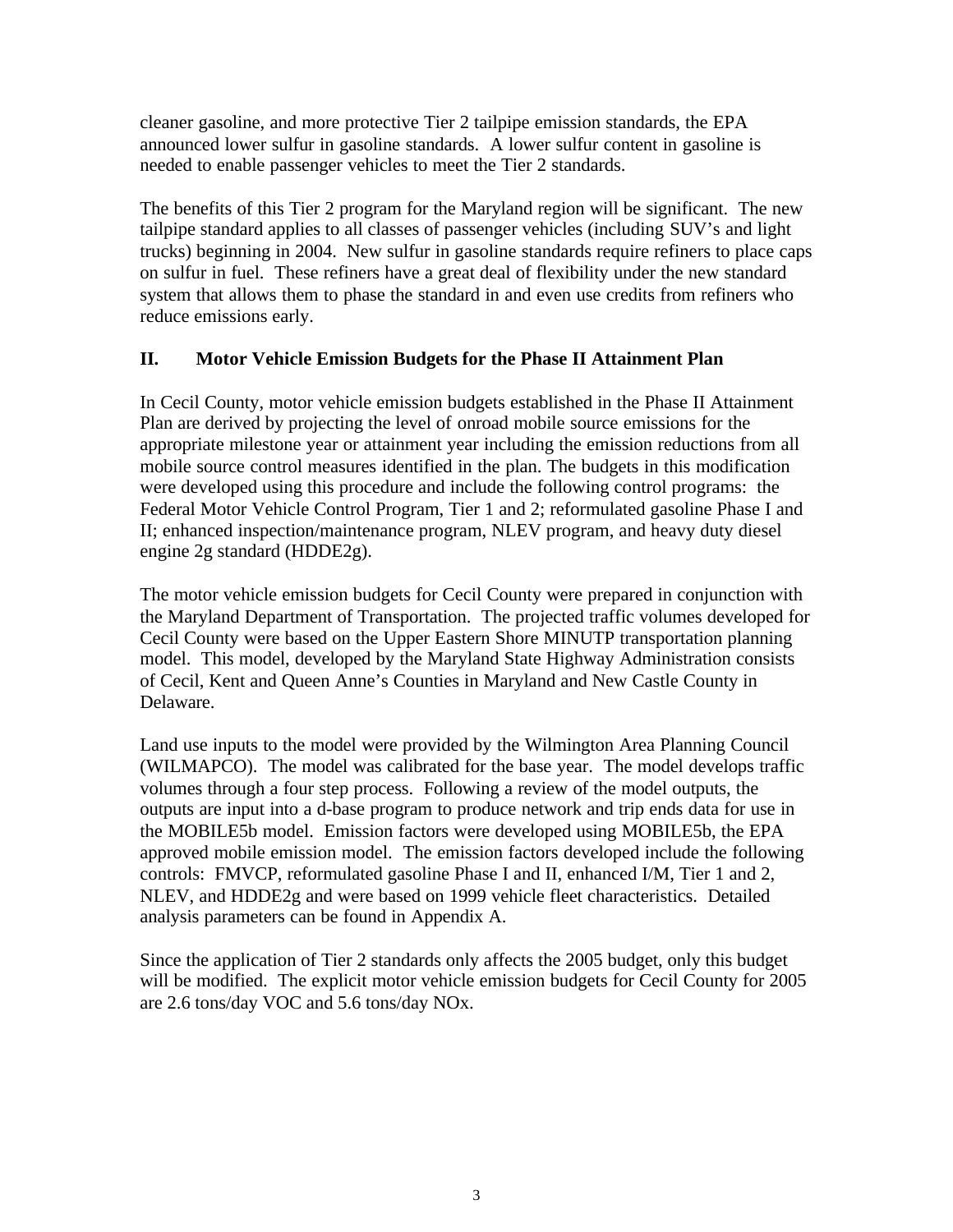### **III. Consultation**

The conformity rule requires air quality planning agencies to develop a consultation process with state departments of transportation and local officials. This process fosters understanding of the development process for air quality plans and transportation plans between the agencies. The Maryland Department of the Environment (MDE) adopted regulations, COMAR 26.11.26, governing consultation between the Maryland Departments of Transportation and the Environment and WILMAPCO with respect to the development of air quality plans and transportation plans. This modification to the Phase II Attainment Plan and the motor vehicle emission budgets in it were developed in accordance with the consultation rule.

### **IV. Conclusions**

The goal of this modification to the Phase II Attainment Plan is to establish new motor vehicle emission budgets for the Cecil County Phase II Attainment Plan. This document clarifies commitments by MDE (as referenced in December 24, 1999 and April 28, 1998 SIP documents) to adopt additional control measures to ensure that NAAQS standards will be achieved by 2005. Additional measures equal to the emissions reduction shortfall identified in the attainment plan approval will be adopted and submitted to the EPA no later than October 31, 2001. Maryland also commits to revising the SIP and the mobile emissions budget using MOBILE6 within one (1) year of its release.

## **V. Corrections to the Cecil County Rate of Progress Plan**

The *Phase I and Phase II Attainment Plan for the Baltimore Region and Cecil County* included a Rate-Of-Progress (ROP) plan for Cecil County. This plan shows how Cecil County will make a 3% per year reduction in VOC emissions after 1996, through 2005. When the EPA approved the 15% plan, EPA discounted the open burning ban reductions to include rule effectiveness. The estimate has been revised, in both the Phase I and Phase II plans, and the revised emission reductions substituted in the ROP calculation and other supporting documentation are included in Appendix C. These calculations demonstrate that Cecil County has achieved the reductions needed to meet ROP requirements.

In addition to rule effectiveness corrections, additional reductions from the application of graphic arts rules to area sources were added to the ROP Plan. Maryland is also changing the 2005 ROP mobile budget to match the 2005 attainment mobile budget. The ROP target levels are met using the 2005 mobile budgets for attainment.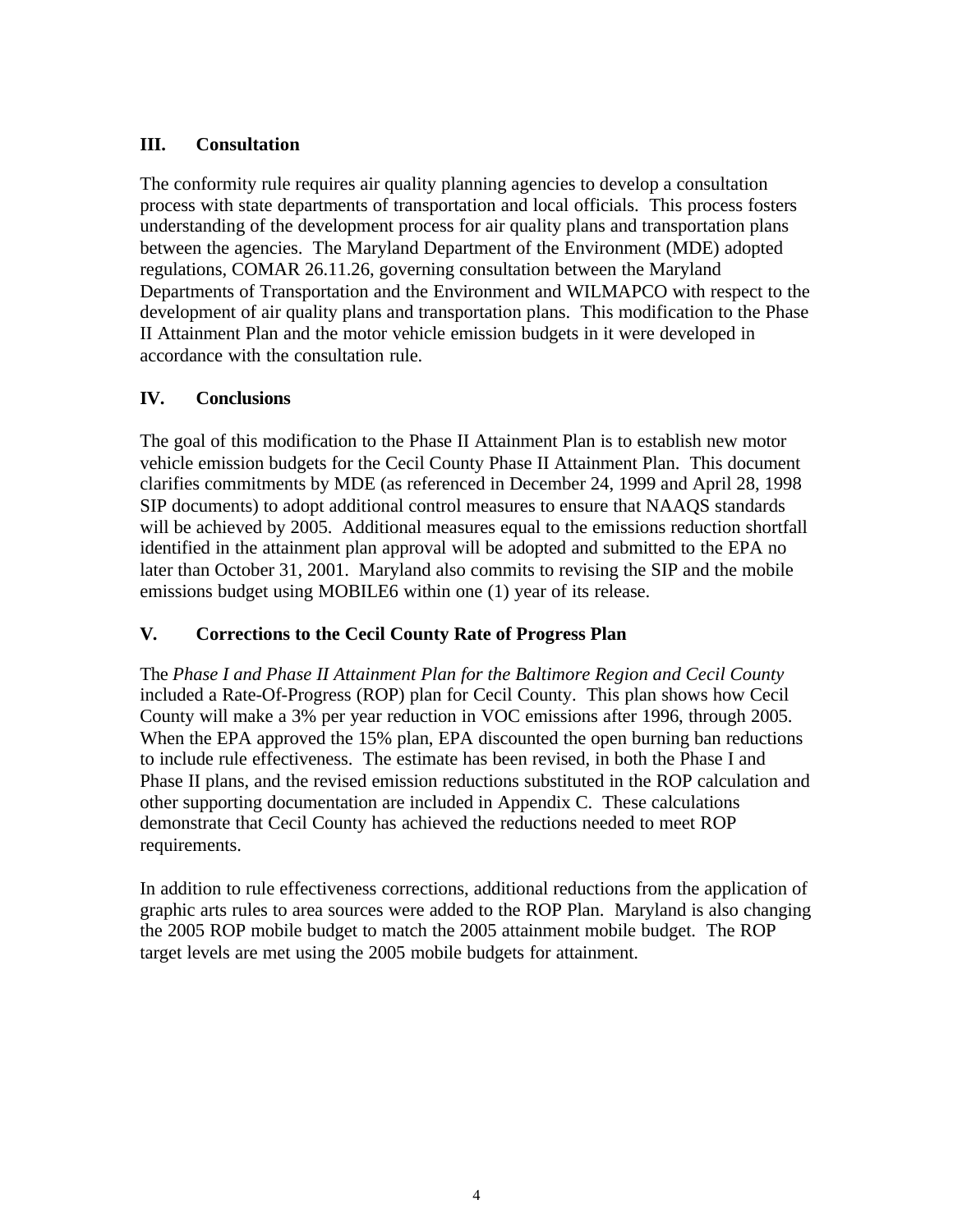**APPENDIX A**

# **MOBILE SOURCE DATA FOR CECIL COUNTY**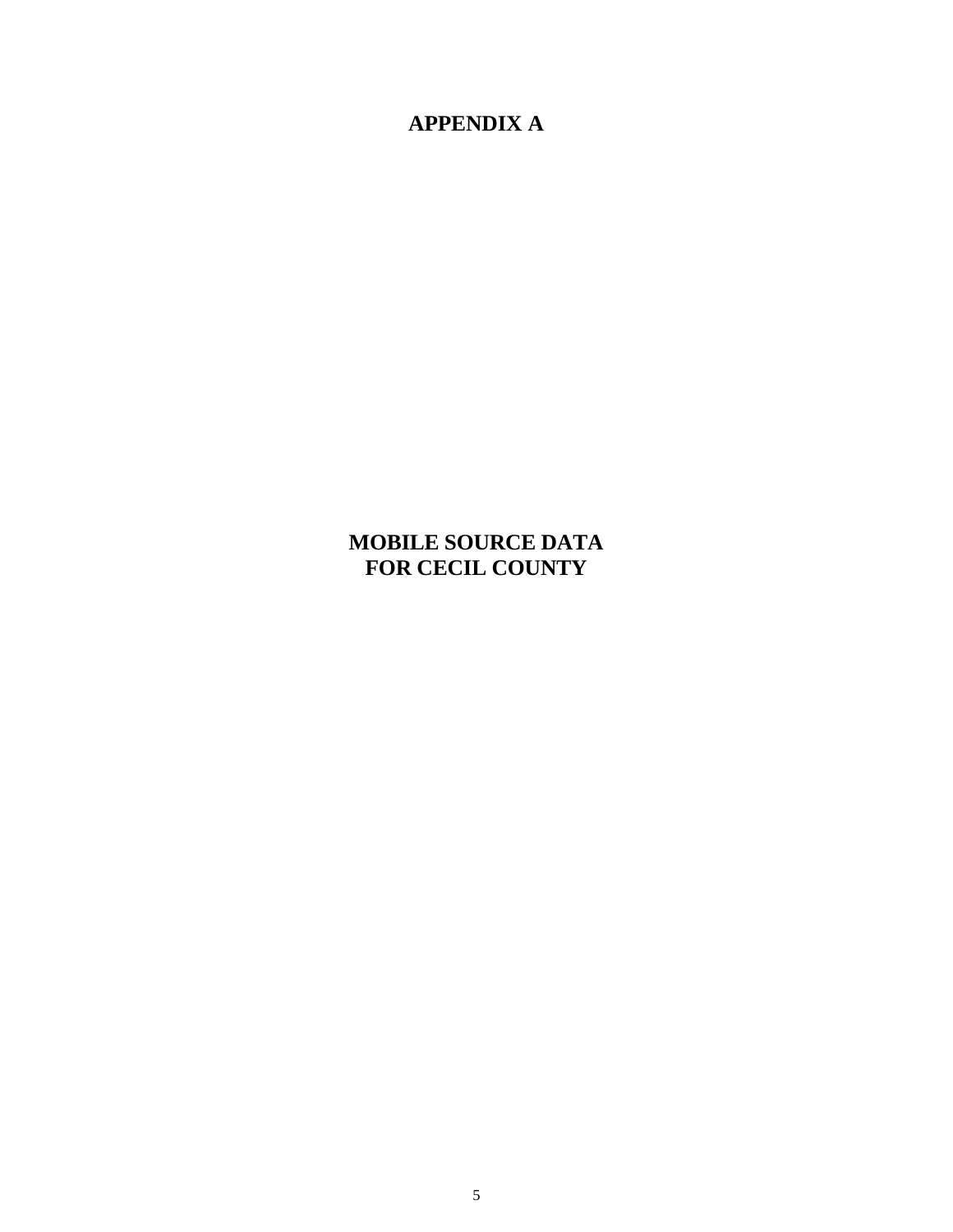| 10/30/00<br><b>Maryland Department of the Environment</b><br><b>Mobile Sources Control Program</b> |                                                                                                                                                                                                                                                                                                                                                                                                                                                                            |                                               |                                      |  |  |  |
|----------------------------------------------------------------------------------------------------|----------------------------------------------------------------------------------------------------------------------------------------------------------------------------------------------------------------------------------------------------------------------------------------------------------------------------------------------------------------------------------------------------------------------------------------------------------------------------|-----------------------------------------------|--------------------------------------|--|--|--|
| <b>Wilmapco Region Conformity Analysis for Cecil County</b><br><b>Milestone Year: 2005</b>         |                                                                                                                                                                                                                                                                                                                                                                                                                                                                            |                                               |                                      |  |  |  |
| Scenario<br>Reg Mix w/ M5 HDDV<br>Def.                                                             |                                                                                                                                                                                                                                                                                                                                                                                                                                                                            | Build (1)<br>1999                             | Build (2)<br>1999<br><b>UnCntrld</b> |  |  |  |
| Emissions<br><b>Type</b><br>Stab/AvgExh VOC<br>ColdExh VOC<br>HotExh VOC                           | Emissions<br><b>Basis</b><br>VMT<br>VMT<br>VMT                                                                                                                                                                                                                                                                                                                                                                                                                             | 1.3<br>0.7<br>0.1                             | 5.7<br>1.8<br>0.6                    |  |  |  |
| SubTot Exh VOC<br>SubTot NRef Evp VOC<br><b>Total VOC</b>                                          | VMT<br>Evnt/VMT                                                                                                                                                                                                                                                                                                                                                                                                                                                            | 2.1<br>0.7<br>2.8                             | 8.1<br>4.7<br>12.8                   |  |  |  |
| Refueling VOC<br><b>Total NonRef VOC</b>                                                           | Evnt+VMT                                                                                                                                                                                                                                                                                                                                                                                                                                                                   | 0.1<br>2.7                                    | 0.6<br>12.2                          |  |  |  |
| Tier 2 Benefits<br>Total NonRef VOC w/<br>Tier 2                                                   |                                                                                                                                                                                                                                                                                                                                                                                                                                                                            | 0.1<br>2.6                                    | 0.0<br>12.2                          |  |  |  |
| Stab/AvgExh NOx<br>ColdExh NOx<br>HotExh NOx                                                       | VMT<br><b>VMT</b><br>VMT                                                                                                                                                                                                                                                                                                                                                                                                                                                   | 5.6<br>0.3<br>0.1                             | 12.1<br>0.9<br>0.4                   |  |  |  |
| <b>TotalExh NOx</b>                                                                                | <b>VMT</b>                                                                                                                                                                                                                                                                                                                                                                                                                                                                 | 6.0                                           | 13.4                                 |  |  |  |
| <b>Tier 2 Benefits</b><br>Tot NOx w/ Tier 2                                                        |                                                                                                                                                                                                                                                                                                                                                                                                                                                                            | $0.4^{\circ}$<br>5.6                          | 0.0<br>13.4                          |  |  |  |
| <b>VMT</b><br>Average Speed<br>Cold starts<br>Hot starts<br><b>Trip Ends</b>                       | mil/ miles/d<br>Mph<br>in millions<br>in millions<br>in millions                                                                                                                                                                                                                                                                                                                                                                                                           | 3.6356<br>47.55<br>0.2829<br>0.1913<br>0.4742 |                                      |  |  |  |
| Note:                                                                                              | 1 Emission Modeling includes latest 1999<br>MD Vehicle Reg. Mixes.<br>2 Emissions are expressed in tons per day<br>(summer weekday).<br>3 Uncontrolled scenarios are compiled with<br>1990 emission factors and the<br>appropriate activity levels for the<br>scenario milestone year<br>4 Scenario 1 analysis: Stage II, Tier 1,<br>RFG, IM240, NLEV and the new HDE<br>Rule controls included. Benefits from<br>Tier 2 are also included. Scenario 2 is<br>uncontrolled. |                                               |                                      |  |  |  |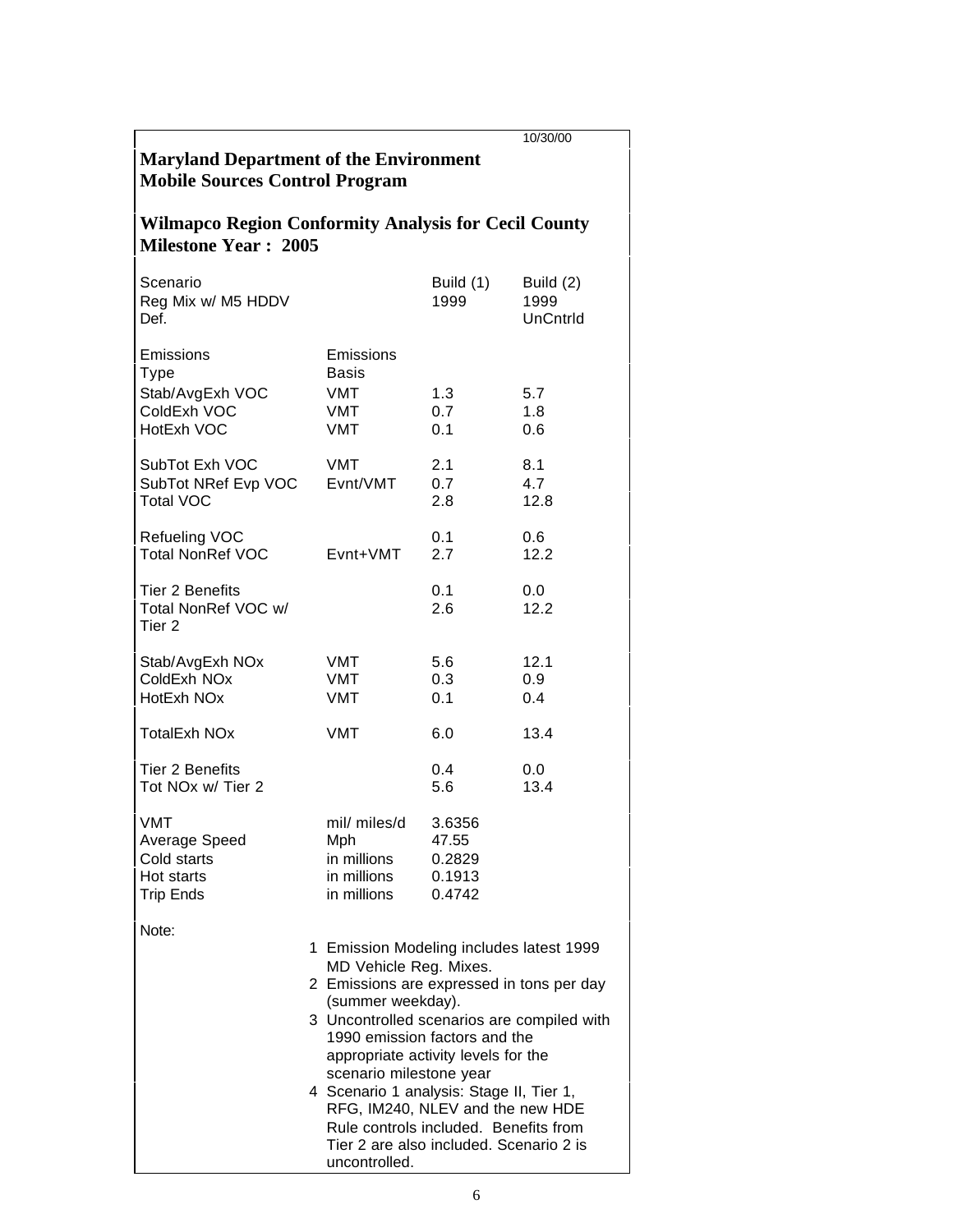#### **APPENDIX B**

## **MOBILE5b INPUT/OUTPUT FILES FOR CECIL COUNTY**

MOBILE5b input and output files used in the development of the motor vehicle emission budget for Cecil County are very extensive and have not been reproduced in hardcopy format for inclusion in this document. Hardcopy files of the input/output files can be viewed at the Maryland Department of the Environment. The input/output files can be obtained in electronic format by contacting:

Brian J. Hug, Planner Air Quality Planning Program Air and Radiation Management Administration Maryland Department of the Environment 2500 Broening Highway Baltimore MD 21224 (410) 631-4125 bhug@mde.state.md.us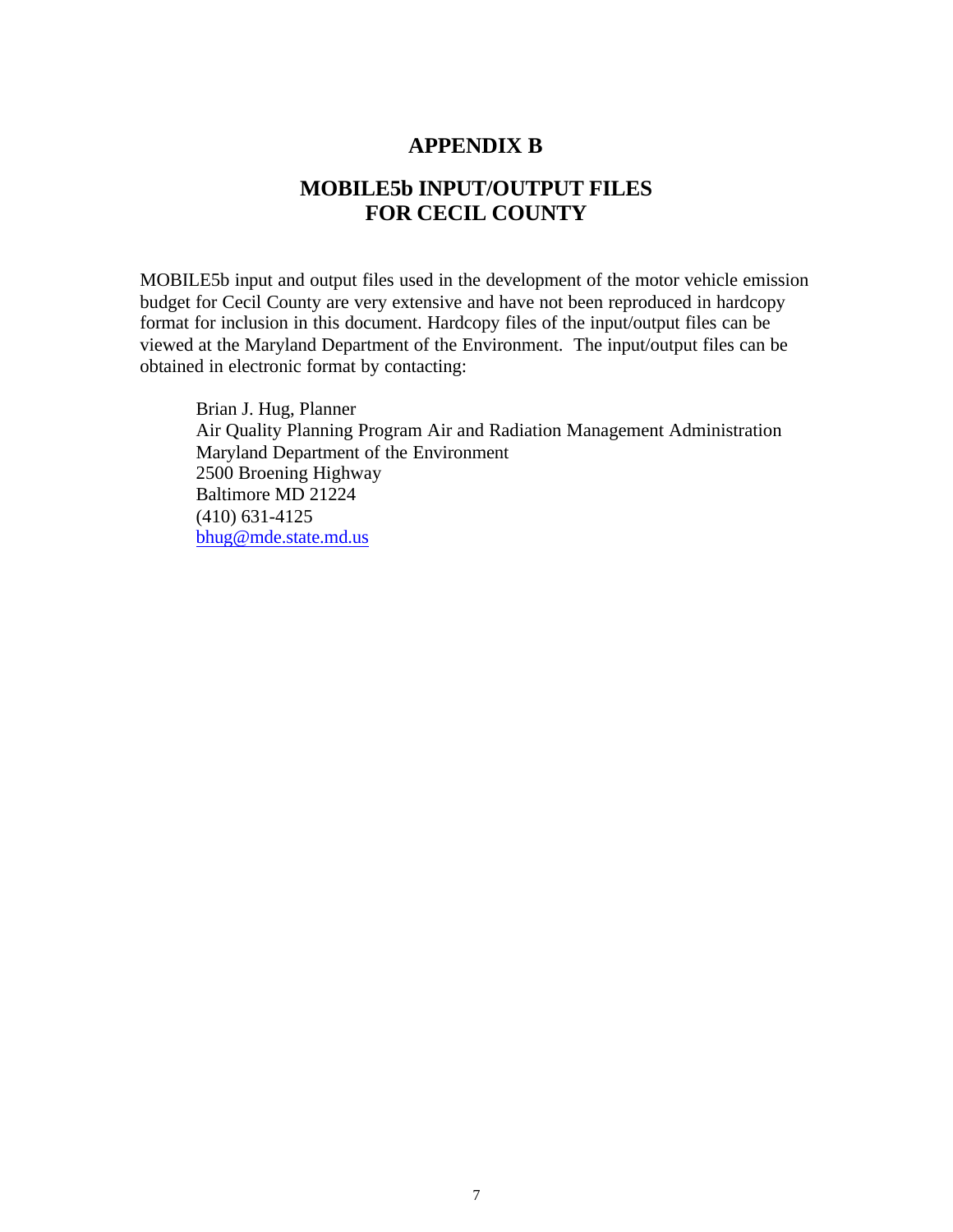# **APPENDIX C**

**Corrections to the Cecil County Rate-of-Progress Plan**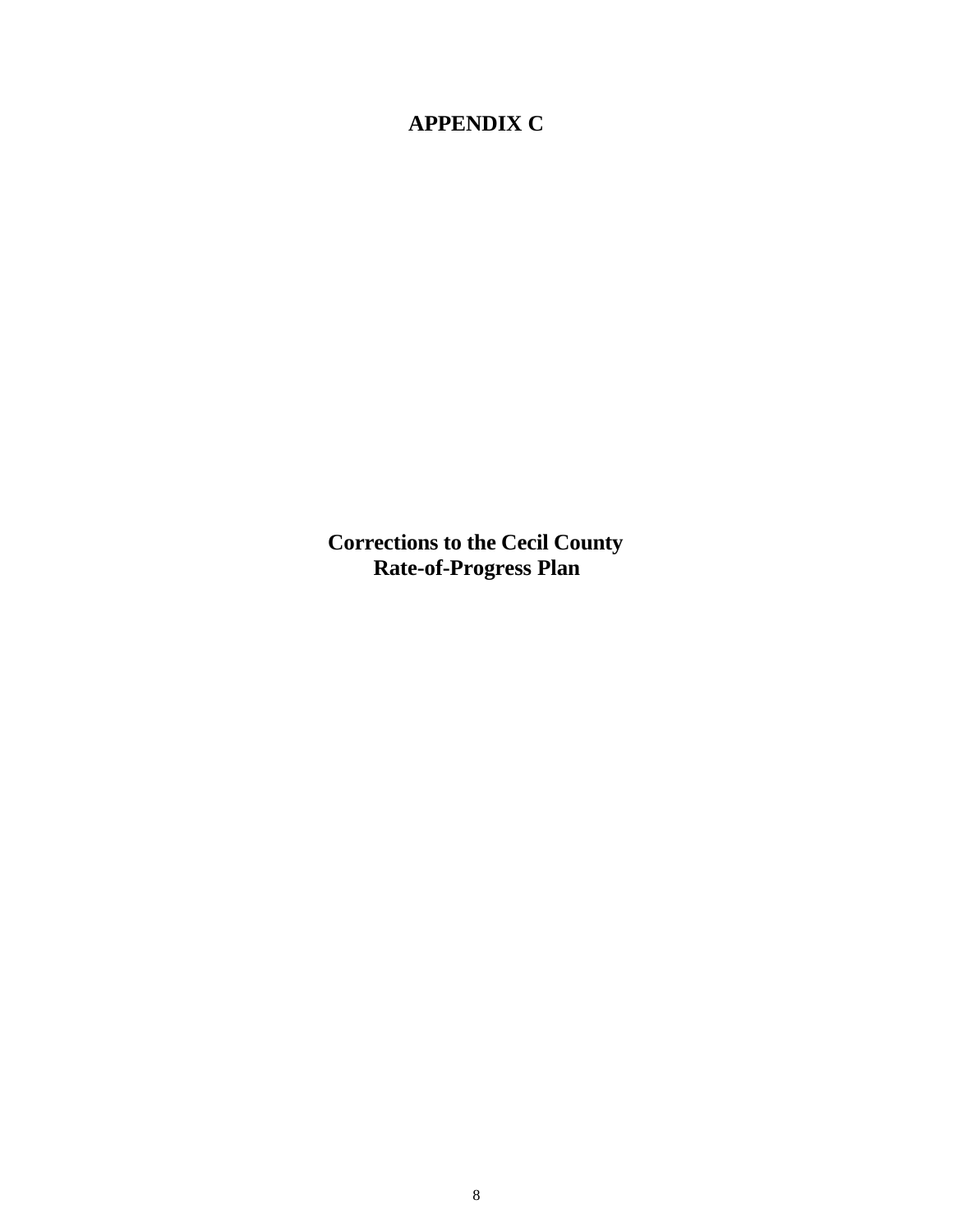#### **Open Burning Ban**

This control measure bans open burning during the peak ozone season.

#### **Description of Source Category**

Open burning refers to the method of burning that releases uncontrolled emissions. Open burning is primarily used for the disposal of brush, trees, and yard waste and as a method of land clearing by both developers and individual citizens alike. Emissions from open burning include oxides of nitrogen, hydrocarbons, carbon dioxide, carbon monoxide and other toxic compounds. Emissions levels from open burning are high due to the inefficient and uncontrolled manner in which the material is burned.

#### **Control Strategy**

The Department adopted a regulation that prohibits open burning during the peak ozone period (June to August). The seasonal prohibition would affect only those counties that lie within the serious and severe nonattainment areas, such as Cecil County.

#### **Estimated Emissions Reductions, Sample Calculation and Methodology**

The 1990 base year emissions estimate for Cecil County using EPA approved emission factors for this category was 4.4 tons per day of VOC and 0.9 tons per day of NOx. No growth is assumed for the projected emissions.

The control measure for this category consists of an open burning ban, therefore, the emissions reductions expected would equal the emissions estimate.

|  | The expected emission reductions in tons per day are (without rule effectiveness): |
|--|------------------------------------------------------------------------------------|
|--|------------------------------------------------------------------------------------|

|              | <b>1999 VOC</b> | 1999 NO <sub>x</sub> | <b>2002 VOC</b> | <b>2002 NOx</b> | <b>2005 VOC</b> | <b>2005 NOx</b> |
|--------------|-----------------|----------------------|-----------------|-----------------|-----------------|-----------------|
| <b>Cecil</b> | 4.4             | ΛQ<br>v.,            | 4.4             | nα<br>v.,       | 4.4             | 0.9             |

Applying rule effectiveness assumes that the effectiveness of the rule is 80%. Therefore, the expected emission reductions per day are 20% less.

#### Calculation for Rule Effectiveness:

1990 Emissions (Tons Per Day) \* BEA Growth Factor \* Rule Effectiveness (Percent) = Expected Emission Reductions in 2002 (Tons Per Day)

#### Example:

 $4.4 * 1.0 * 0.8 = 3.5$  tons per day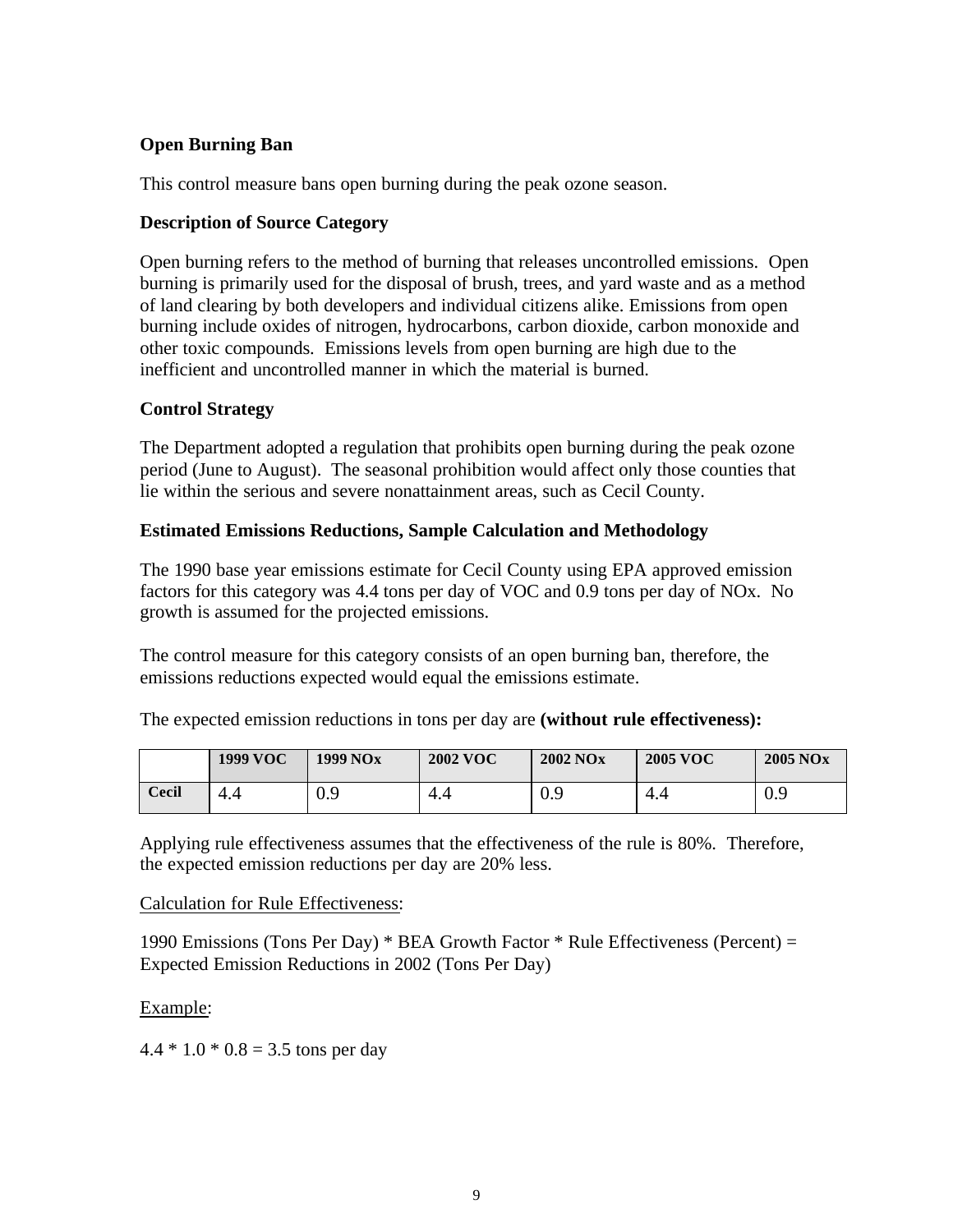The expected emission reductions in tons per day **(with rule effectiveness):**

|       | 1999 VOC                    | 1999 NO <sub>x</sub> | <b>2002 VOC</b> | <b>2002 NOx</b> | <b>2005 VOC</b>           | <b>2005 NOx</b> |
|-------|-----------------------------|----------------------|-----------------|-----------------|---------------------------|-----------------|
| Cecil | $\Omega$ $\epsilon$<br>ن. ب | 0.7                  | っょ<br>ن. ب      | 0.7             | $\cap$ $\vdash$<br>ຸບ . ບ | $\mathbf{U}$ ., |

Due to a surplus in both VOC and NOx reductions in the Rate-of-Progress Plan, the change in rule effectiveness does not adversely affect the Rate of Progress demonstration.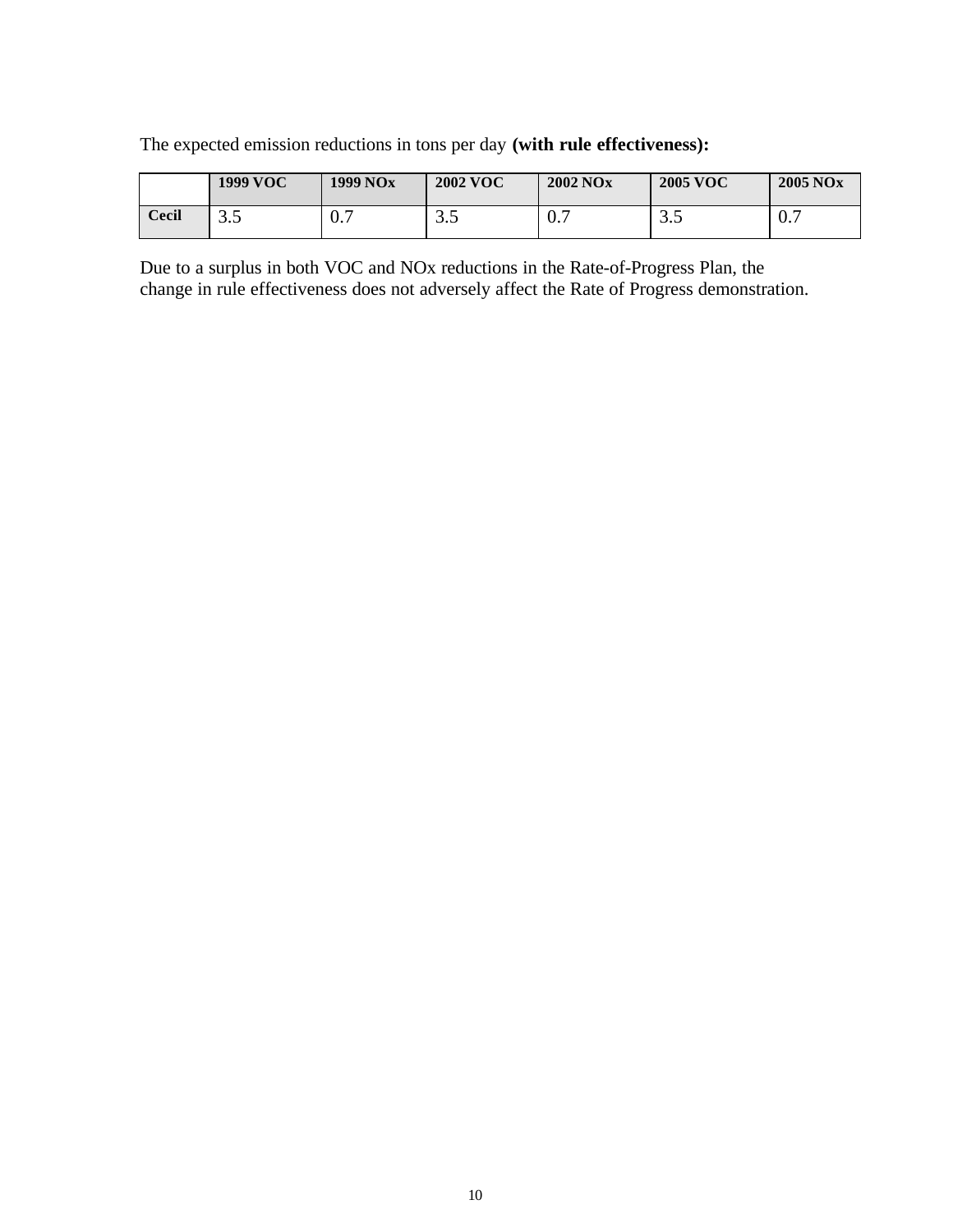#### **Screen Printing**

This measure requires certain small printing operations to install RACT.

#### **Description of Source Category**

A screen printing process is used to apply printing or an image to virtually any substrate. In the screen printing operation, ink is distributed through a porous screen mesh to which a stencil may have been applied to define an image to be printed on a substrate. The printed substrate is then placed on a drying rack or in a drying unit. After the screen is used, it is transferred to a screen reclamation process to be cleaned for reuse. During this process the ink residue is removed with solvents. Sometimes stencil material and hardened ink appears as a "ghost image" from previous stencil applications. Separate solvent material is used to remove this image.

VOC emissions result from the evaporation of ink solvents and from the use of solvents for cleaning. The major source of VOC emissions is the printing process.

#### *Control Strategy for Source Category*

Because the users of these coatings are relatively small, requiring the use of add-on control devices is technically and economically infeasible. Reductions in VOC emissions are obtained through the use of ink reformulation, process printing modification, and material substitution for cleaning operations.

Ink reformulation is the process of modifying the current formulation of the ink to a lower VOC content. Ink reformulation can involve one or several of the following approaches:

- Replacing the VOC solvents with non-VOC solvents;
- Increasing the solids content of the coating;
- Altering the chemistry of the resin;

In a printing process modification, a typical VOC solvent based printing operation may be replaced with an ultraviolet (UV) ink operation. The UV inks are cured by exposing the printed substrate to an ultraviolet light source. Ultraviolet inks do not contain VOC nor is VOC added to the inks during the operation. For a high production facility, a cost saving can be attributed to using an ultraviolet system over a conventional ink system. For the screen cleaning process there are a number of cleaning systems which contain lower amounts of VOC.

The Department has promulgated a regulation with ink standards that depend upon the printed substrate. The cleaning solvents are required to have a lower VOC content. The regulation reflects standards similar to the South Coast Air Quality Management District's (SCAQMD) regulation for screen printing.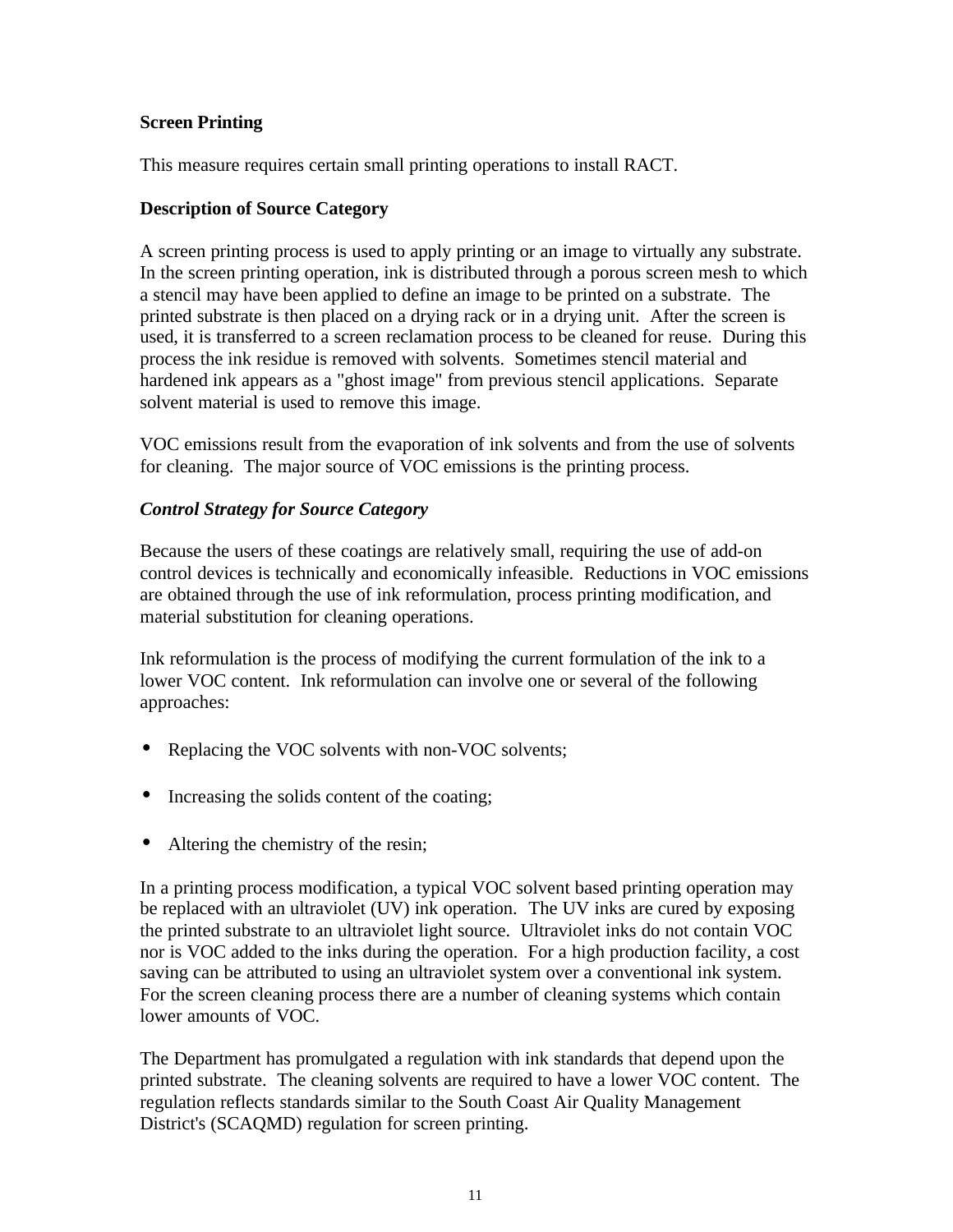This regulation became effective on June 5, 1995 and was submitted to the EPA on July 12, 1995**.**

### *Expected Emissions Reductions, Methodology and Sample Calculation*

The Department estimates approximately 3 to 5 percent of the graphic arts area source inventory can be attributed to screen printing sources.

Based upon the SCAQMD rule reductions, the Department expects to obtain a 35% emissions reductions from the implementation of this rule (SCAQMD, 1991b). Using this emissions reduction percentage the expected emissions reductions for this category is 0.5 tons per day. The 2002 emissions reductions were calculated as follows:

1990 Emissions (Tons per day) \* BEA Growth Factor \* Expected Emissions Reduction (Percentage) \* Rule Effectiveness (Percentage) \* Penetration (Percentage) = Expected Emissions Reduction (Tons per day)

1990 Emissions (Tons per day) \* BEA Growth Factor \* Expected Emissions Reduction (Percentage) = Expected Emissions Reduction (Tons per day)

0.178 Tons per day  $*$  1.19 (1.24 in 2005)  $*$  0.35  $*$  0.8  $*$  0.05 = 0.003 Tons per day

#### **The expected emission reductions by 2002 and 2005 in tons per day are:**

|       | <b>1999 VOC</b> | 1999 NO <sub>x</sub> | <b>2002 VOC</b> | <b>2002 NOx</b> | <b>2005 VOC</b> | $2005$ NO <sub>x</sub> |
|-------|-----------------|----------------------|-----------------|-----------------|-----------------|------------------------|
| Cecil | 0.0028          | 0.0                  | $0.003\,$       | 0.0             | 0.0031          | 0.0                    |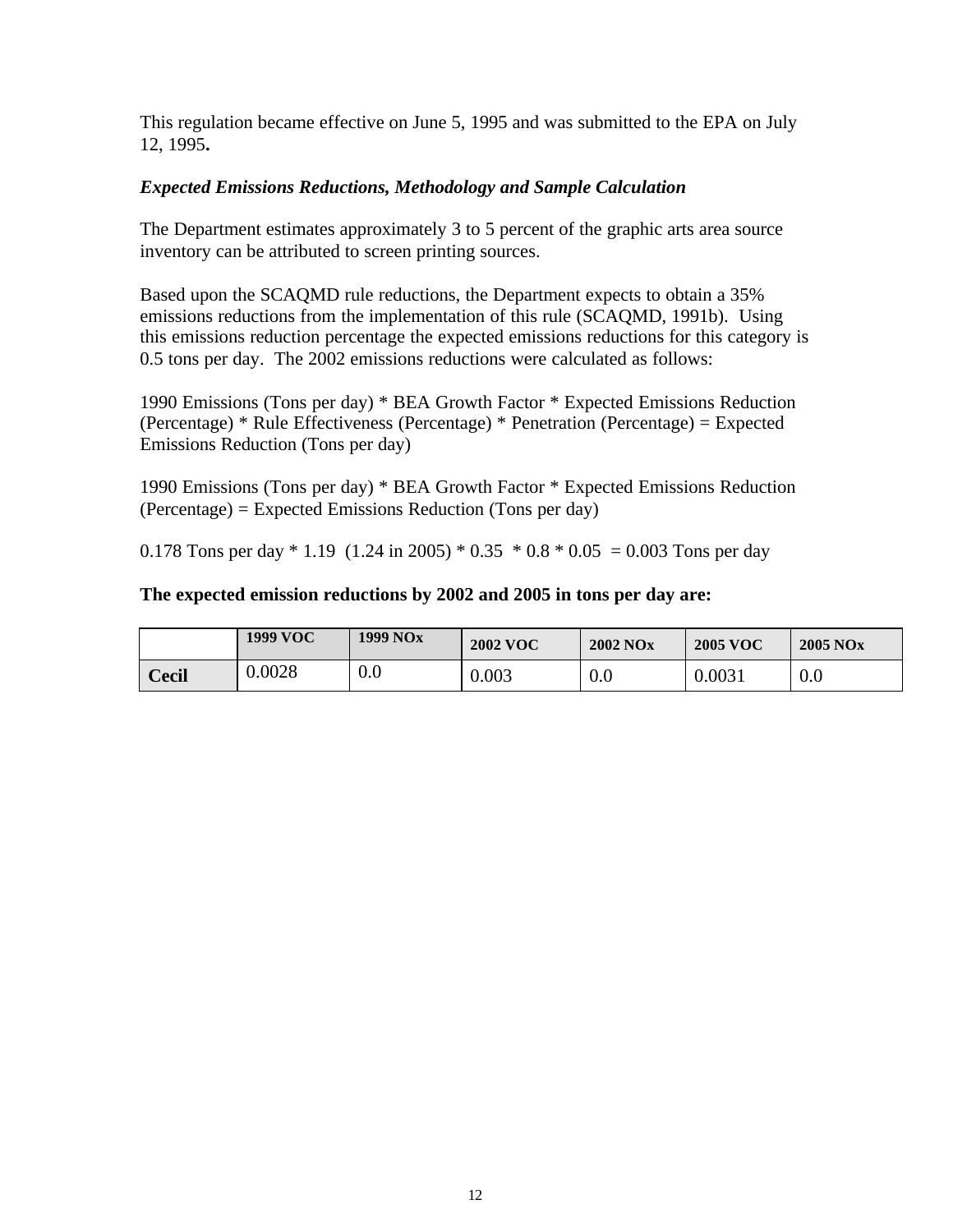#### **Graphic Arts – Lithographic Printing**

This measure requires smaller printers to use control devices and/or low VOC materials to reduce VOC emissions.

#### *Description of Source Type*

This source category consists of numerous small sheet-fed printers that perform noncontinuous printing and web printers that print on a continuous web or roll. Heat-set web printers use drying ovens to force dry the printed matter. Web printing sources perform high volume printing on paper or paperboard.

VOC emissions to the air are caused by evaporation of the ink solvents, alcohol in the fountain or dampening solution, and equipment wash solvents. Emissions from sheet fed presses are minimal because most of the VOC from the inks are absorbed in the printed matter. About one third of the VOC from web printing ink is absorbed in the printed matter. Higher VOC emissions are caused by heat-set inks because of the elevated temperatures. These VOC discharges may also cause visible emissions and nuisance odors.

Historically, lithographic web printers have used up to 35 percent isopropyl alcohol (IPA) in the fountain solutions. The volatile alcohol evaporated relatively quickly causing significant VOC emissions. The industry eventually found non-volatile substitutes for the isopropyl alcohol. Web printers are able to utilize 100 percent substitution, however, sheet fed printers with older design printing presses may require a limited amount of alcohol to achieve the required dampening.

#### *Control Strategy for Source Type*

Although several control devices were evaluated over the years for web printers, a catalytic oxidizer has proven to be most successful. For heat-set web printers, the dryer emissions are ducted directly into the oxidizer yielding a 100 percent capture of emissions. A typical oxidizer yields 96-98 percent destruction of VOC.

The proposed measure would require that:

- Web printers use no alcohol in the fountain solutions;
- Heat-set web printers install an afterburner on the oven exhaust if plant wide emissions exceed 20 pounds per day; and
- Sheet fed printers use no more than 8.5 percent isopropyl alcohol in the fountain solution and the solution must be refrigerated to  $55^{\circ}$ F or less.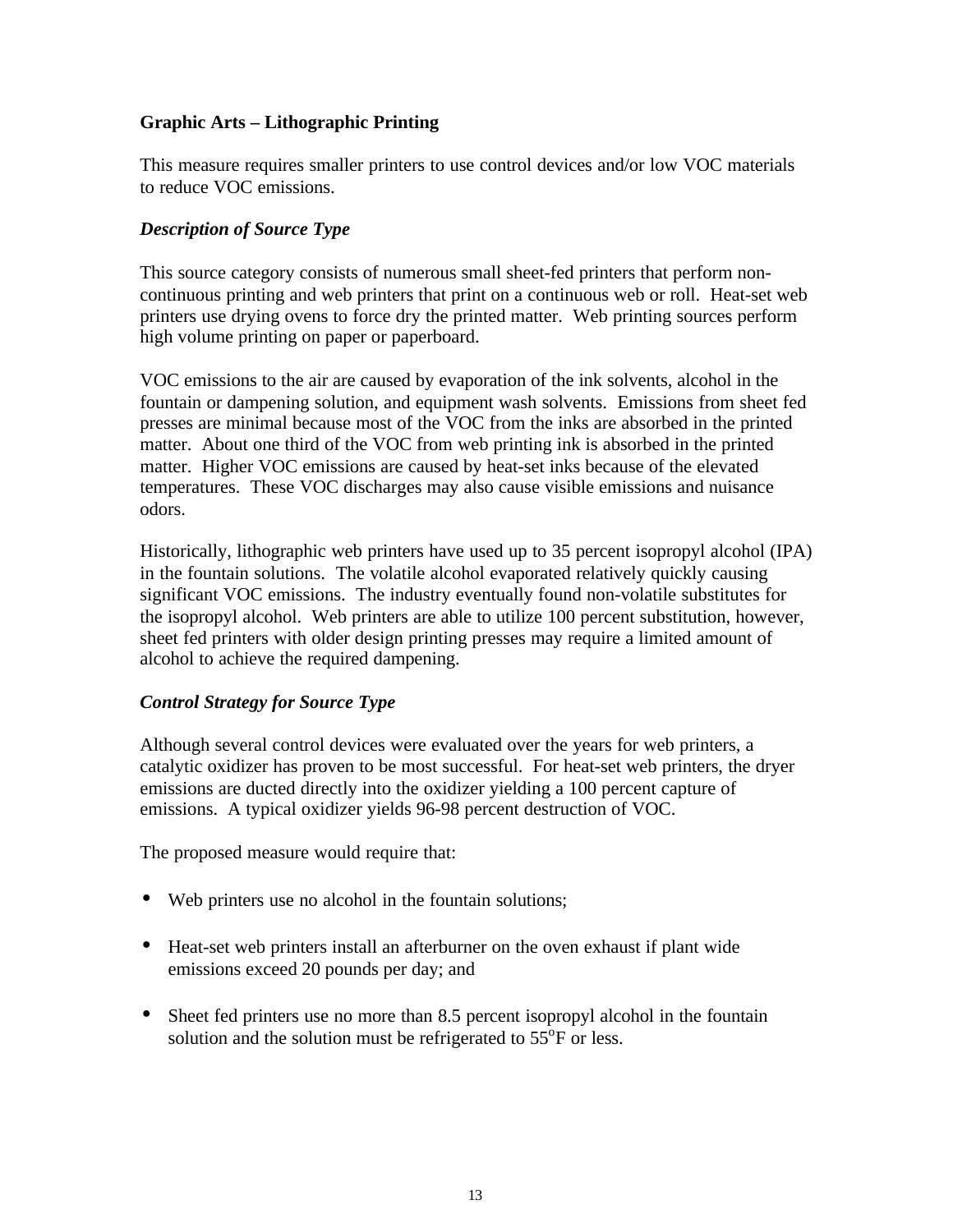The CTG included the following controls:

| <b>Emission Source</b>    | <b>CTG Recommended Control</b>                                  |
|---------------------------|-----------------------------------------------------------------|
| <b>Inks</b>               | 90% control (condenser filters) for heatset plants              |
| <b>Fountain Solution</b>  | 1.6% isopropyl alcohol (IPA) for heatset plants (90% reduction) |
|                           | alcohol substitution for non-heatset (99% reduction)            |
|                           | 5% IPA for sheet-fed (50% reduction)                            |
| <b>Cleaning Solutions</b> | 30% VOC content limit (70% reduction)                           |

The emission reductions described in the 15% RPP for this control measure takes into consideration only one type of printer, lithographic printing. The Department adopted a regulation (COMAR 26.11.19.11 C  $&$  D) that limits the amount of isopropyl alcohol in the fountain solutions. Web printers are prohibited from using IPA (100 percent control) while sheet-fed printers are limited to no more than 8.5 percent IPA in the fountain solution. Previously, fountain solutions typically contained 16 percent IPA in the fountain solution (46.88 percent reduction). The IPA requirements became effective on January 1, 1992.

#### **Expected Emissions Reductions, Methodology, and Sample Calculations**

Based on the CTG (based on employment), it was assumed that offset lithographic printing accounts for 64% of total graphic arts emissions. This percentage contribution was applied to total graphic arts area source emissions to estimate total emissions from offset lithography.

The CTG estimated overall reduction for four model plants: heatset web, non- heatset web, non-heatset sheet-fed, and newspaper non-heated web. Since the CTG did not classify the population of sources into these model plants, the numerical average of the overall sources was used for the nonattainment area reductions.

The average control efficiency of 75% (from the CTG) and the 64 % penetration were applied to area source graphic art emissions to determine total reductions.

The expected area source emission reductions for 2002 are calculated as follows:

1990 Emissions (Tons per day) \* BEA Growth Factor \* Expected Emissions Reduction (Percentage) \* Rule Effectiveness (Percentage) \* Penetration (Percentage) = Expected Emissions Reduction (Tons per day)

0.178 Tons per day  $*$  1.166 (1.194 in 2005)  $*$  0.75  $*$  0.8  $*$  0.64 = 0.0797 Tons per day

The total expected emission reductions for the Graphic Arts – Lithographic category in tons per day are:

|       | <b>1999 VOC</b> | <b>1999 NOx</b> | <b>2002 VOC</b> | <b>2002 NOx</b> | <b>2005 VOC</b> | <b>2005 NOx</b> |
|-------|-----------------|-----------------|-----------------|-----------------|-----------------|-----------------|
| Cecil | 0.0774          | 0.0             | 0.0797          | 0.0             | 0.0816          | 0.0             |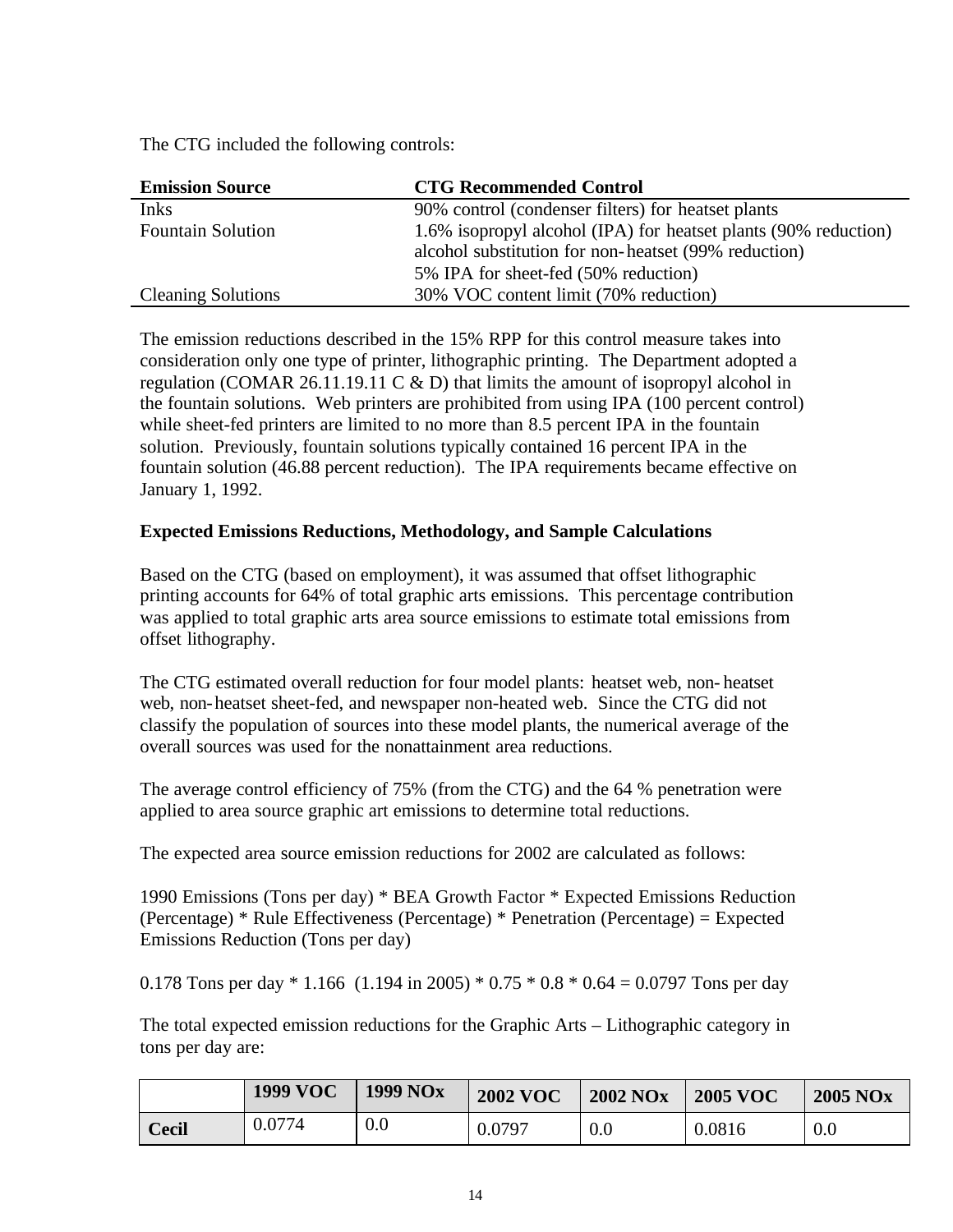#### **Graphic Arts – Flexographic and Rotogravure Printing**

This measure requires smaller printers to use control devices and/or low VOC materials to reduce VOC emissions.

#### *Description of Source Type*

This source category consists of numerous small flexographic or rotogravure printers that perform non-continuous sheet fed printing and continuous web or roll printing.

Flexographic printing employs plates with raised images and only the raised image comes in contact with the substrate during printing. Typically, flexographic plates are made of plastic, rubber, or some other flexible material, which is attached to a roller or cylinder for ink application. Modern presses are now equipped with enclosed doctor blade systems which eliminate the fountain roller and fountain, thereby reducing evaporation loss. In a typical flexographic printing operation, the cylinder plate is removed from the press and is cleaned in a separate area.

Gravure printing uses almost exclusively electro-mechanically engraved copper image carriers to separate the image area from the non-image area. Typically, the gravure image carrier is a cyclinder. In gravure printing, ink is applied to the engraved cylinder, then wiped from the surface by the doctor blade, leaving ink only on the engraved image area. The printing substrate is brought into contact with the cylinder with sufficient pressure so that it picks up the ink left in the depressions on the cylinder. In a typical gravure printing operation, the cylinder is removed from the press and is re-plated for the new process.

VOC emissions to the air are caused almost entirely by evaporation of the ink solvents.

#### *Control Strategy for Source Type*

Although several control devices were evaluated over the years for rotogravure and flexographic web printers, a catalytic oxidizer has proven to be most successful. For heat set web printers, the dryer emissions are ducted directly into the oxidizer yielding nearly a 100 percent capture of emissions. A typical oxidizer yields 96-98 percent destruction of VOC.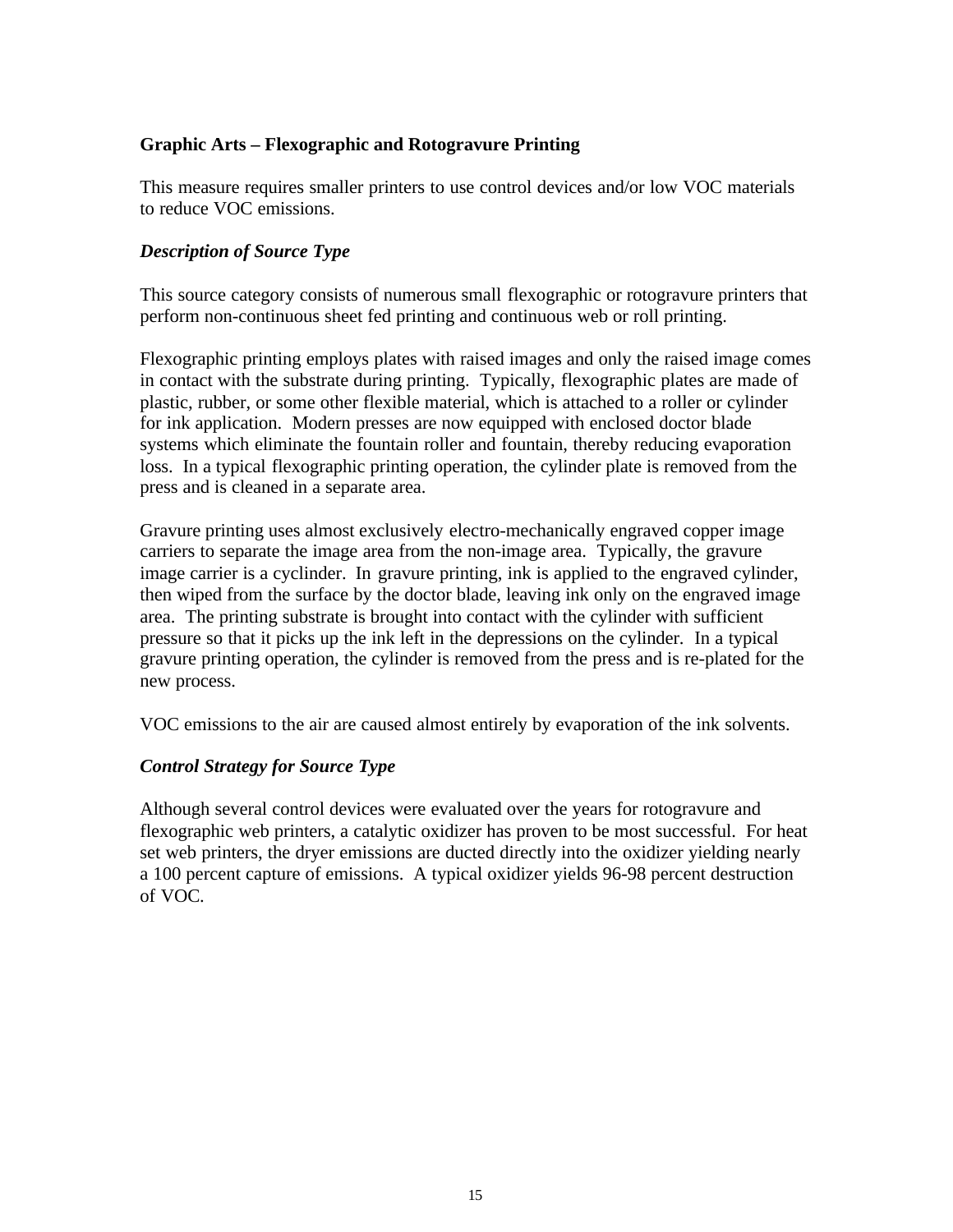The proposed measure would require that:

- Printers reduce emissions by using water-based inks that contain less that 25 percent VOC by volume of the volatile portion of the ink, or high solids inks that contain not less than 60 percent nonvolatiles; or
- If compliance with these requirements cannot be achieved, reduce the VOC content of each ink, or reduce the average VOC content of inks used at each press as follows;
- 60 percent reduction for flexographic presses,
- 65 percent reduction for packaging rotogravure presses, and
- 75 percent reduction for publication rotogravure presses.

Maryland adopted a printing regulation in 1987 that required any person who causes or permits the discharge of any emissions of VOC from any roll-printing utilizing flexography, packaging rotogravure, or publication rotogravure in excess of 550 pounds per day to reduce the discharge by the following percentage indicated:

| <b>Roll Printing Method</b>    |     |
|--------------------------------|-----|
| Flexography                    | 60% |
| Packaging Rotogravure          | 65% |
| <b>Publication Rotogravure</b> | 75% |

This regulation is applicable only to sources emitting over 550 pounds per day and thus only addresses certain point sources. Some web printers were in compliance with this requirement in 1990. Also many printers installed stack afterburners or oxidizers because they were cited for visible emission or nuisance odor violations. Most sources were in compliance with all requirements by early 1992.

The Maryland regulation was amended at the end of 1993 to change the trigger level for installing a control device to 100 pounds per day. In addition, the regulation now addresses all flexographic, packaging rotogravure and publication rotogravure printers who apply a clear protective coating over the printed matter. The provisions of the regulation do not apply to printing on fabric, metal or plastic.

Therefore, the expected point source emission reduction from this control measure are included in the base year uncontrolled emission inventory. However, area source controls have not been reflected in the base year emission inventory.

#### *Expected Emissions Reductions, Methodology, and Sample Calculations*

Based on a November 1996 EIIP document entitled Graphic Arts, the estimated percentage of product market share for rotogravure printing is 18 percent and the estimated percentage of market share for flexographic printing is 18 percent. This percentage contribution was applied to total graphic arts area source emissions, to estimate total emissions from either flexographic or rotogravure printing.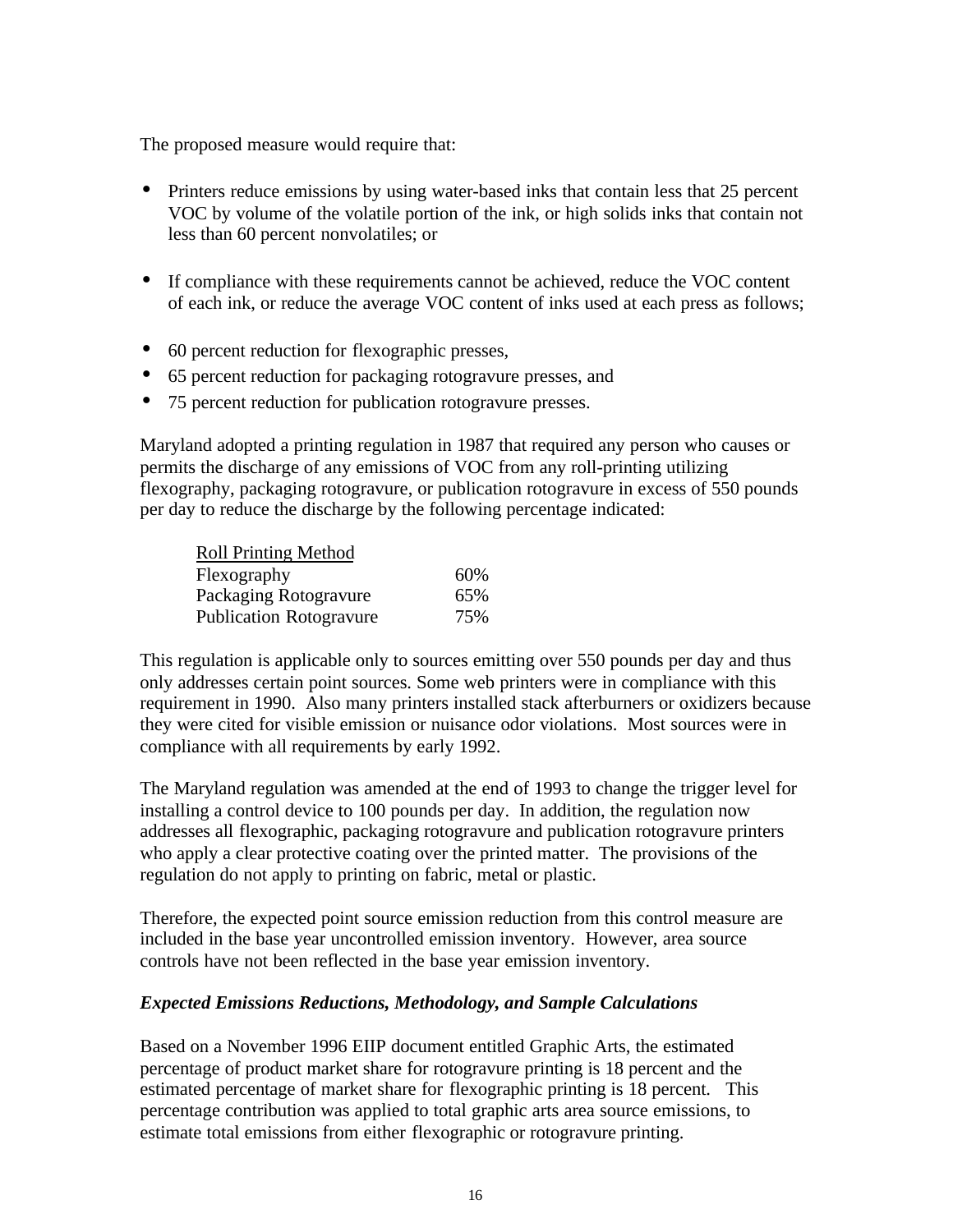The average control efficiency for flexographic printers is assumed to be 60% (from COMAR 26.11.19.10) \* 90% (estimated percent of emissions attributable to evaporation of ink solvent).

The average control efficiency for rotogravure printers is assumed to be 70% (from COMAR 26.11.19.10) \* 90% (estimated percent of emissions attributable to evaporation of ink solvent).

The average control efficiency for each type of printing operation and the 18 % penetration were applied to area source graphic art emissions to determine total reductions.

The expected area source emission reductions for 2002 are calculated as follows:

1990 Emissions (Tons per day) \* BEA Growth Factor \* Expected Emissions Reduction (Percentage) \* Rule Effectiveness (Percentage) \* Penetration (Percentage) = Expected Emissions Reduction (Tons per day)

#### **Flexographic Printing**

0.178 Tons per day  $*$  1.166 (1.194 in 2005)  $*(0.6 * 0.9) * 0.8 * 0.18 = 0.161$  Tons per day

#### **Rotogravure Printing**

0.178 Tons per day  $*$  1.166 (1.194 in 2005)  $*(0.7 * 0.9) * 0.8 * 0.18 = 0.019$  Tons per day

The total expected emission reductions in tons per day are:

|              | <b>1999 VOC</b> | <b>1999 NOx</b> | <b>2002 VOC</b> | <b>2002 NOx</b> | <b>2005 VOC</b> | <b>2005 NOx</b> |
|--------------|-----------------|-----------------|-----------------|-----------------|-----------------|-----------------|
| <b>Cecil</b> | 0.034           | 0.0             | 0.0351          | 0.0             | 0.0358          | 0.0             |

The total expected emission reductions in tons per day from all printing operations are the following:

|              | <b>1999 VOC</b> | <b>1999 NOx</b> | <b>2002 VOC</b> | <b>2002 NOx</b> | <b>2005 VOC</b> | <b>2005 NOx</b> |
|--------------|-----------------|-----------------|-----------------|-----------------|-----------------|-----------------|
| <b>Cecil</b> | 0.1142          | 0.0             | 0.1178          | 0.0             | 0.1205          | 0.0             |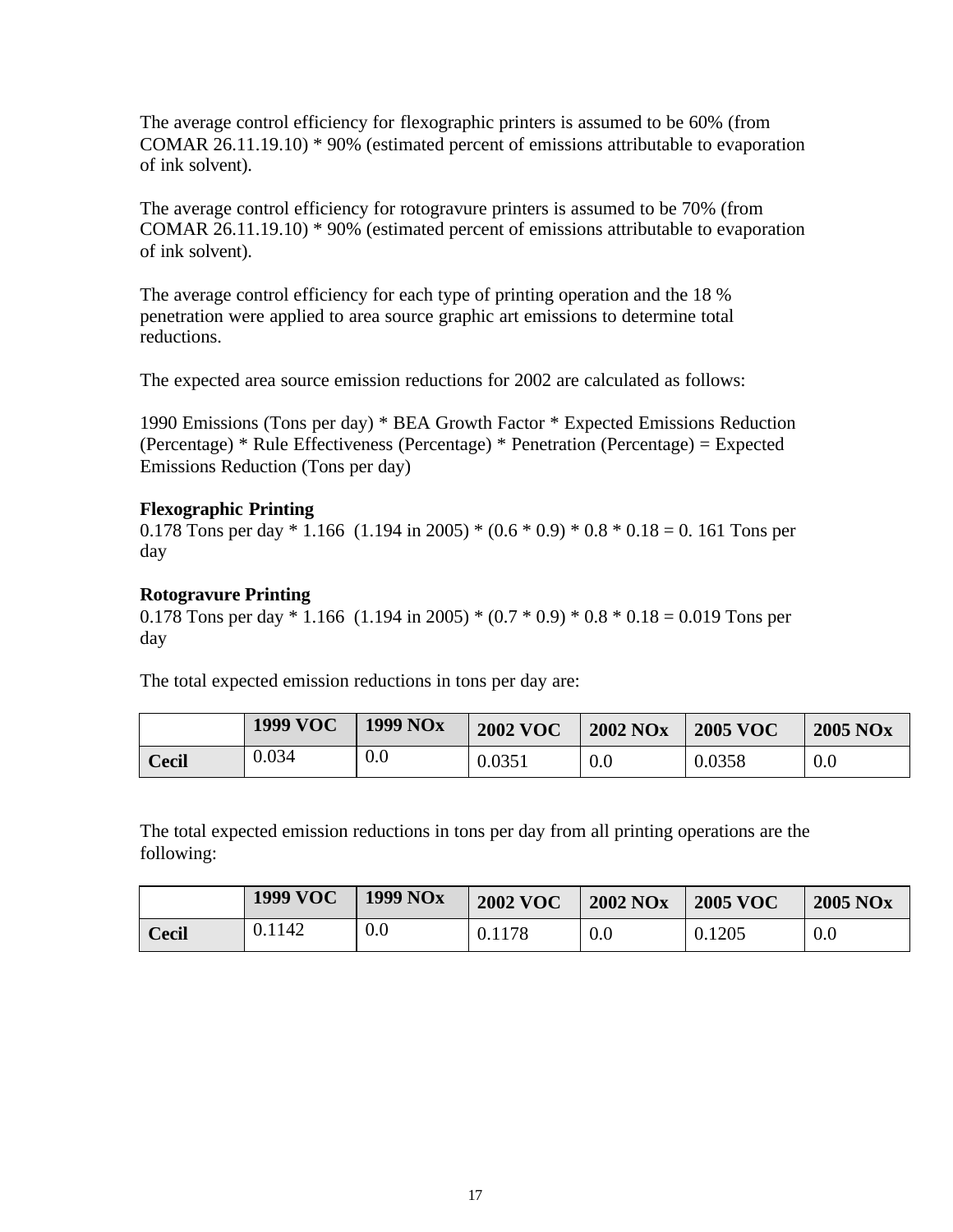#### **Changes to SIP Tables**

The following tables in the *Phase II Attainment Plan for the Baltimore Region and Cecil County* submitted on April 28,1998 will be altered due to the above changes from an alteration to the Open Burning Rule.

| <b>Table/ Chart Identification</b> | Page # in Phase II Plan | <b>New Table Association</b> |  |  |
|------------------------------------|-------------------------|------------------------------|--|--|
| Table 3.D.2                        | Page 3-24               | Table 1.2a                   |  |  |
| Table 1.2                          | Appdx. E Page 4         | Table 1.2a                   |  |  |
| Table 6.2                          | Appdx. E Page 64        | Table 1.2a                   |  |  |

#### **Reflecting Changes in the Mobile Source Emissions Budget in the ROP Plan**

The 2005 attainment budget for mobile sources was established using 1999 vehicle registration. This change increased mobile source emission estimates for VOC. Uncontrolled emissions for 2005 increased from 11.7 tons/ day VOC (from Phase II, 1998, Table 3.D.4), to 12.2 tons/ day. This raises the 2005 projected Uncontrolled Emissions in Table 1.2a to 24.5 tons/day. The 2005 mobile emission reductions including nLEV, HDDE2g and FMCVP are 9.5 tons/ day. This results in an Emissions Level Obtained of 9.1 tons/ day, which is 0.3 tons/ day lower than the 2005 VOC Target Level (Emission Level Required) of 9.4 tons/ day. The NOx emission budget for 2005 remains unchanged. Uncontrolled NOx emissions decreased from 14.4 tons/ day to 13.4 tons/ day. The 2005 total NOx mobile emission reductions including nLEV, HDDE2g are FMCVP are 7.4 tons/day. This results in an Emission Level Obtained of 9.8 tons/ day NOx, which is 1.9 tons/day lower than the 2005 NOx Target Level (Emission Level Required) of 11.7 tons/day for NOx.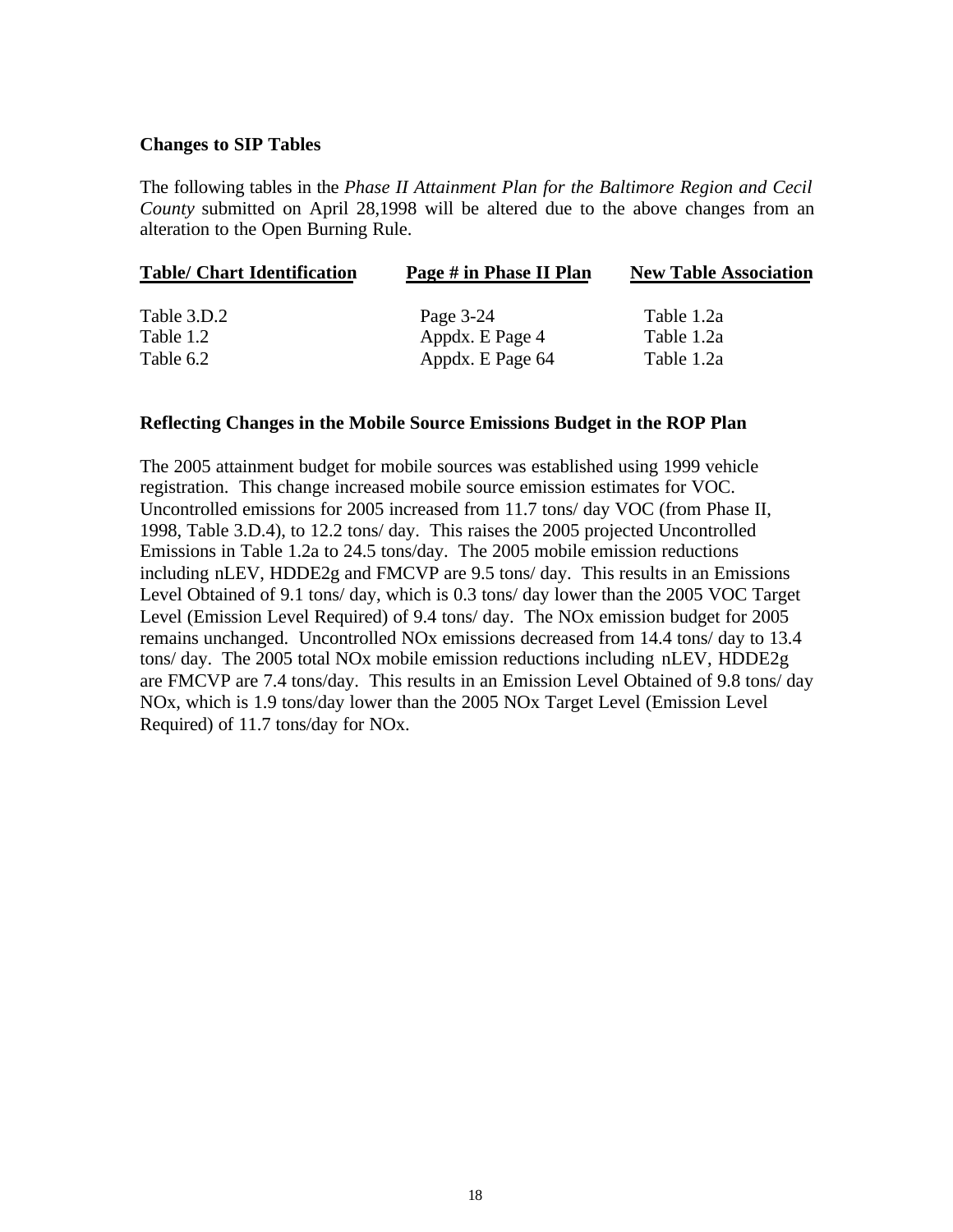|                         | 1999                    |                                             | 2002                    |                                             | 2005                    |            |
|-------------------------|-------------------------|---------------------------------------------|-------------------------|---------------------------------------------|-------------------------|------------|
| <b>Control Measure</b>  | $\overline{\text{VOC}}$ | $\overline{\textbf{N}}\textbf{O}\textbf{x}$ | $\overline{\text{VOC}}$ | $\overline{\textbf{N}}\textbf{O}\textbf{x}$ | $\overline{\text{VOC}}$ | <b>NOx</b> |
| Enhanced I/M            | 1.8                     | 1.4                                         | 1.8                     | 1.5                                         |                         |            |
| Tier I                  | 0.2                     | 0.8                                         | 0.7                     | 1.1                                         |                         |            |
| <b>Reform Gas</b>       | 0.2                     | 0.0                                         | 1.2                     | 0.3                                         |                         |            |
| Stage II/Refuel         | 0.3                     | 0.0                                         | 0.4                     | 0.0                                         |                         |            |
| <b>FMVCP/RVP</b>        | 3.7                     | 2.7                                         | 4.3                     | 3.4                                         |                         |            |
| <b>Total Mobile</b>     |                         |                                             |                         |                                             | $9.5*$                  | $7.4*$     |
| Open Burning            | 3.5                     | 0.7                                         | 3.5                     | 0.7                                         | 3.5                     | 0.7        |
| Surface Cleaning/       | 0.2                     | 0.0                                         | 0.2                     | 0.0                                         | 0.2                     | 0.0        |
| Degreasing              |                         |                                             |                         |                                             |                         |            |
| Architectural           | 0.2                     | 0.0                                         | 0.2                     | 0.0                                         | 0.2                     | 0.0        |
| Coatings                |                         |                                             |                         |                                             |                         |            |
| Consumer                | 0.1                     | 0.0                                         | 0.1                     | 0.0                                         | 0.1                     | 0.0        |
| Products                |                         |                                             |                         |                                             |                         |            |
| <b>Auto Refinishing</b> | 0.2                     | 0.0                                         | 0.2                     | 0.0                                         | 0.2                     | 0.0        |
| <b>Stage I Vapor</b>    | 0.8                     | 0.0                                         | 0.8                     | 0.0                                         | 0.8                     | 0.0        |
| Recovery                |                         |                                             |                         |                                             |                         |            |
| Nonroad Small           | 0.4                     | 0.0                                         | 0.5                     | 0.0                                         | 0.8                     | 0.0        |
| Engines                 |                         |                                             |                         |                                             |                         |            |
| Nonroad Diesel          | 0.0                     | 0.2                                         | 0.0                     | 0.3                                         | 0.0                     | 0.5        |
| Engines                 |                         |                                             |                         |                                             |                         |            |
| Railroads               | 0.0                     | 0.0                                         | 0.0                     | 0.1                                         | 0.0                     | 0.2        |
| <b>Screen Printing</b>  | 0.0                     | 0.0                                         | 0.0                     | 0.0                                         | 0.0                     | 0.0        |
| Graphic Arts -          | 0.1                     | $0.0\,$                                     | 0.1                     | 0.0                                         | 0.1                     | 0.0        |
| Lithography             |                         |                                             |                         |                                             |                         |            |
| Graphic Arts-           | 0.0                     | 0.0                                         | 0.0                     | 0.0                                         | 0.0                     | 0.0        |
| Rotogravure &           |                         |                                             |                         |                                             |                         |            |
| Flexographic            |                         |                                             |                         |                                             |                         |            |
| <b>Total</b>            | 11.7                    | 5.8                                         | 14.0                    | 7.4                                         | 15.4                    | 8.8        |
| Projected               | 22.2                    | 17.4                                        | 23.6                    | 18.2                                        | 24.5                    | 18.6       |
| Uncontrolled            |                         |                                             |                         |                                             |                         |            |
| <b>Emissions</b>        |                         |                                             |                         |                                             |                         |            |
| <b>Emission Level</b>   | 10.5                    | 11.6                                        | 9.6                     | 10.8                                        | 9.1                     | 9.8        |
| <b>Obtained</b>         |                         |                                             |                         |                                             |                         |            |
| <b>Emission Level</b>   | 12.6                    | 12                                          | 10.9                    | 11.8                                        | 9.4                     | 11.7       |
| <b>Required</b>         |                         |                                             |                         |                                             |                         |            |
| <b>Surplus</b>          | 2.1                     | 0.4                                         | 1.3                     | 1.0                                         | 0.3                     | 1.9        |

**Table 1.2a - Summary of Emission Benefits For Cecil County (Tons per Day)**

**This table supercedes all other tables summarizing reductions achieved to meet rate of progress requirements for Cecil County.**

**\* Total Mobile Reductions include nLEV and HDDE2g.**